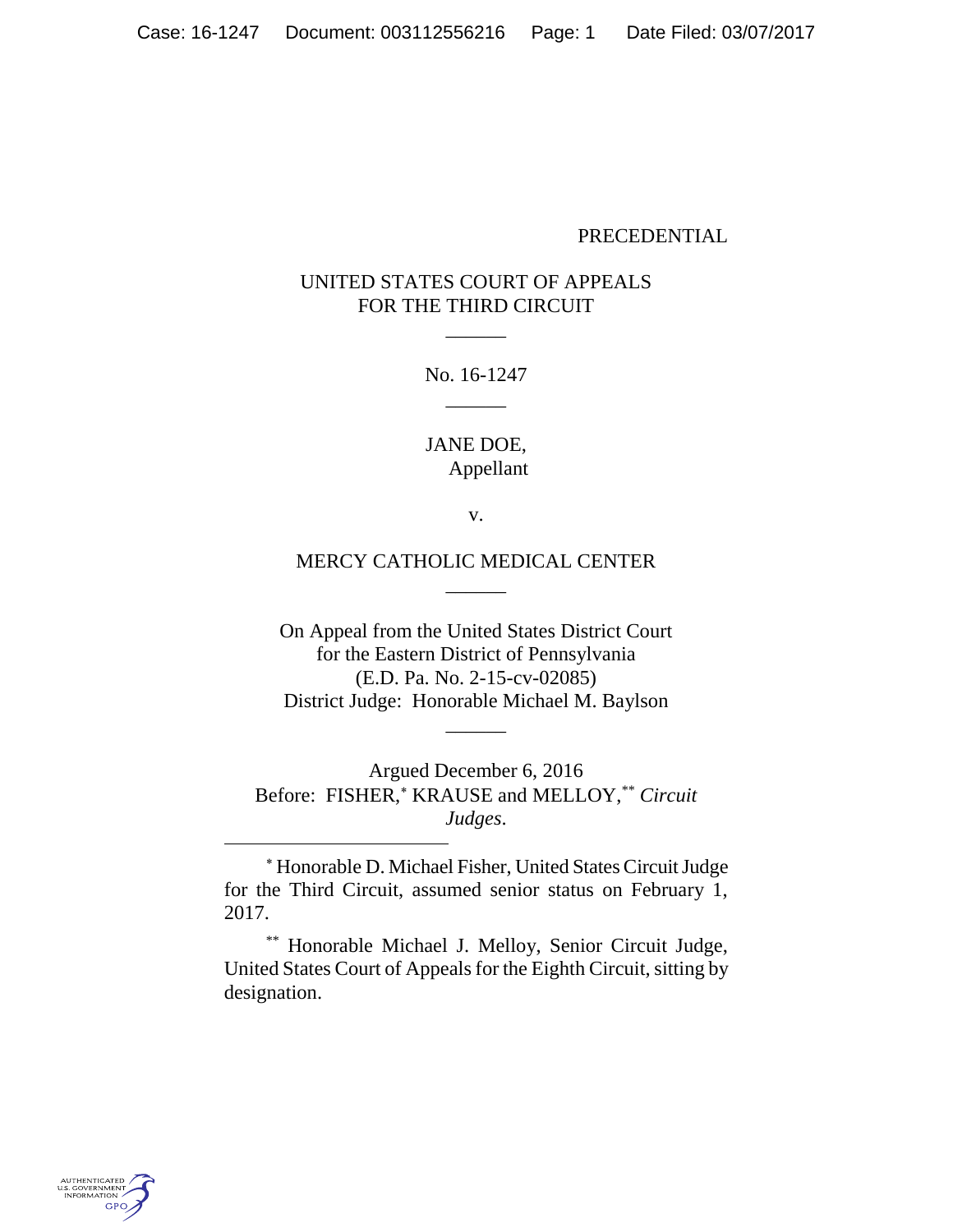(Filed: March 7, 2017)

Joshua S. Boyette [ARGUED] Swartz Swidler 1101 Kings Highway North, Suite 402 Cherry Hill, NJ 08034 *Counsel for Appellant*

Vanita Gupta, Principal Deputy Assistant Attorney General Sharon M. McGowan Christine A. Monta [ARGUED] United States Department of Justice Civil Rights Division, Appellate Section P.O. Box 14403 Ben Franklin Station Washington, DC 20044 *Counsel for Amicus Appellant, United States of America*

Darren M. Creasy A. James Johnston Andrea M. Kirshenbaum Kate A. Kleba Robin L. Nagele [ARGUED] Post & Schell 1600 John F. Kennedy Boulevard Four Penn Center, 13th Floor Philadelphia, PA 19103 *Counsel for Appellee*

Philip H. Lebowitz Duane Morris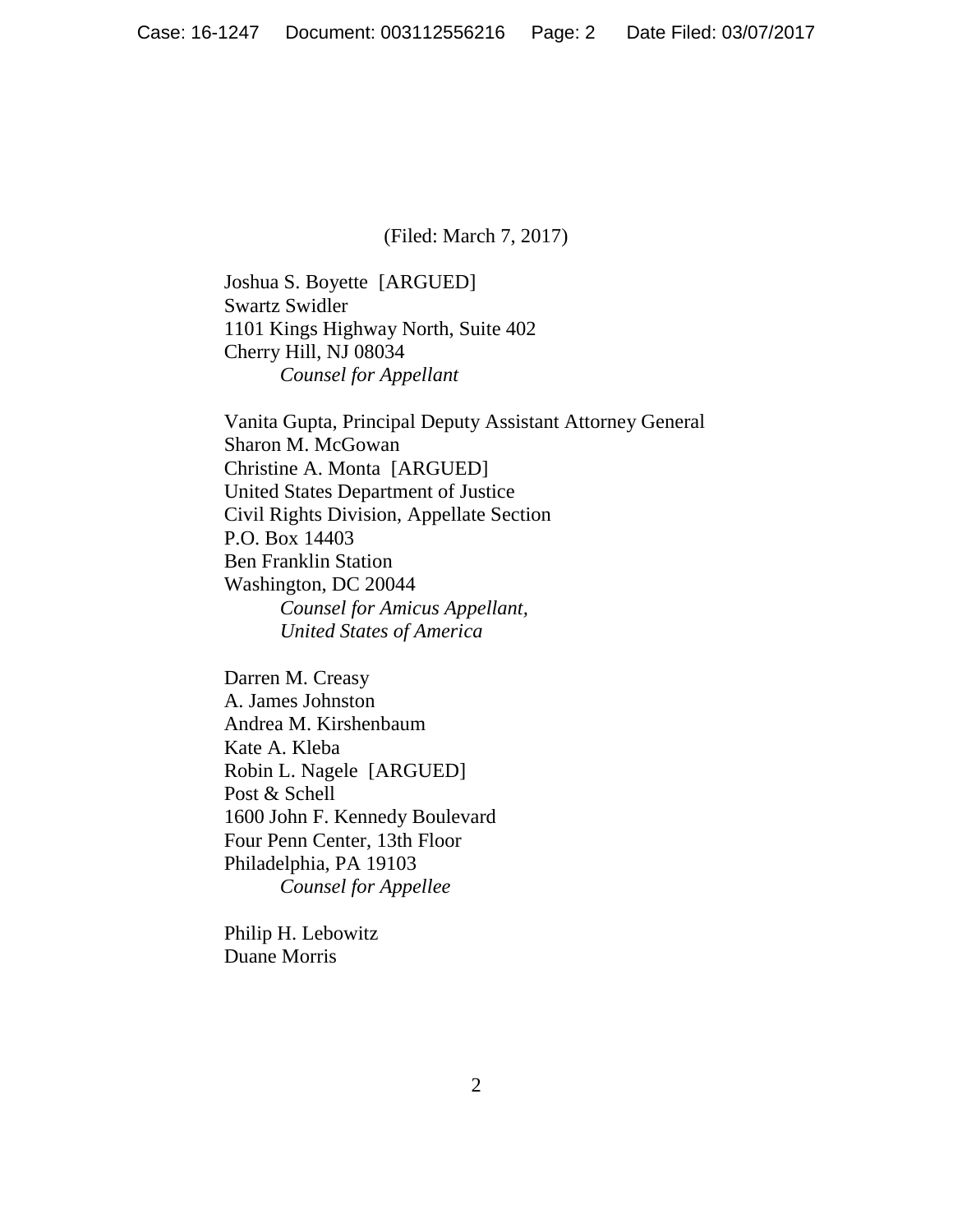30 South 17th Street, United Plaza Philadelphia, PA 19103 *Counsel for Amicus Appellee, Hospital & Healthsystem Association of Pennsylvania*

## OPINION OF THE COURT  $\overline{\phantom{a}}$

 $\overline{\phantom{a}}$ 

FISHER, *Circuit Judge*.

Medical residencies are a vital component of American medical education. *McKeesport Hosp. v. ACGME*, 24 F.3d 519, 525 (3d Cir. 1994). They provide new doctors a supervised transition between the pure academics of medical school and the realities of practice. Generally they do so successfully: Our nation's residency programs reliably produce some of the "finest physicians and medical researchers in the world." 15 U.S.C.  $\S 37b(a)(1)(A)$ . But as this case shows, these programs aren't exempt from charges of sex discrimination. Here we must decide whether an ex-resident, proceeding anonymously as Jane Doe, can bring private causes of action for sex discrimination under Title IX of the Education Amendments of 1972, 20 U.S.C. § 1681 *et seq.*, against Mercy Catholic Medical Center, a private teaching hospital operating a residency program. The District Court held she cannot and dismissed her complaint in its entirety. We will affirm in part and reverse in part that order. Doe's Title IX retaliation and *quid pro quo* claims endure. Her Title IX hostile environment claim is, however, time-barred.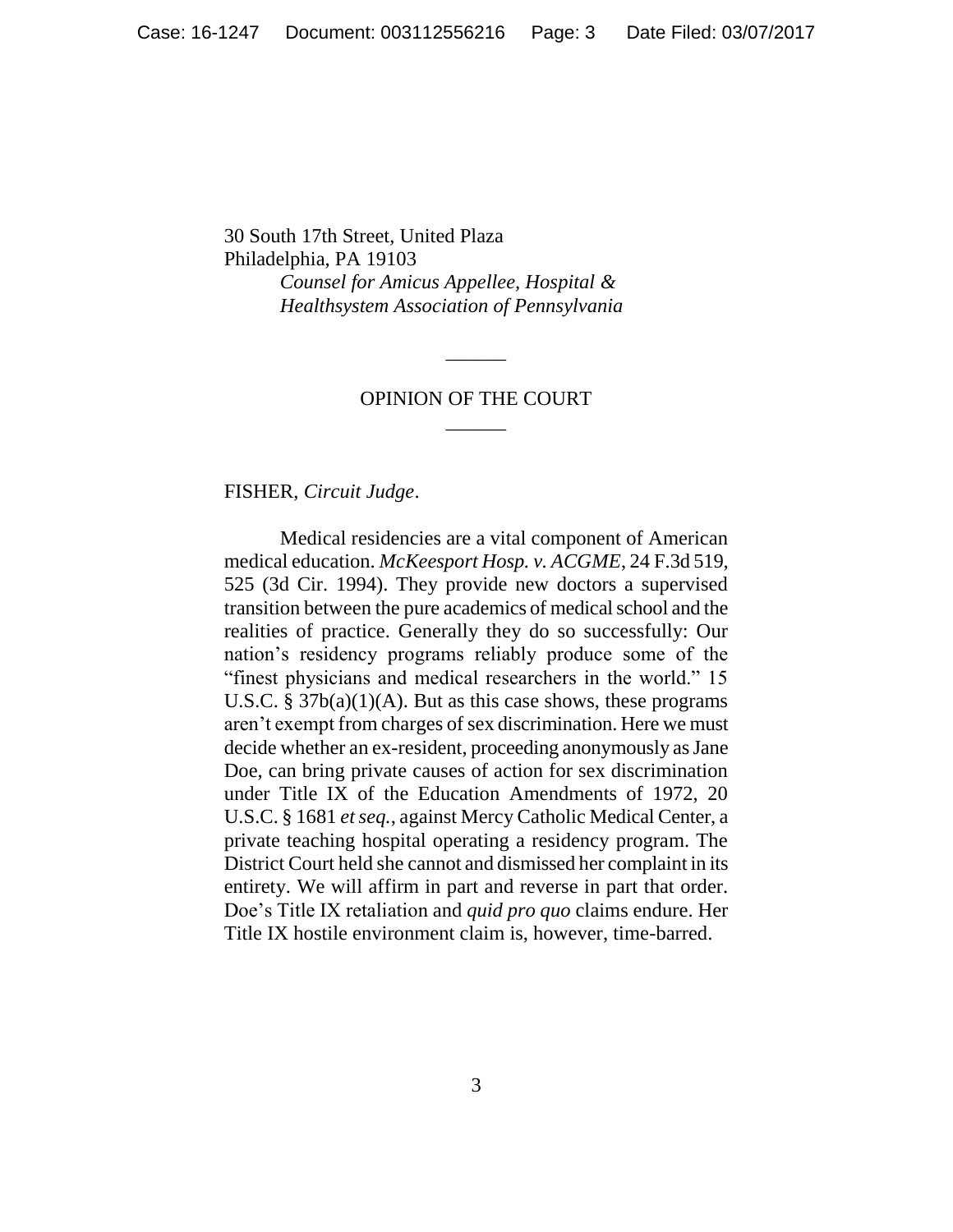**I**

We recount the facts as Doe alleged them, accepting them as true. *Davis v. Wells Fargo*, 824 F.3d 333, 338 n.2 (3d Cir. 2016); *see* App. 100–24.

Graduate medical education, or residency education, is a period of didactic and clinical instruction in a medical specialty during which physicians prepare for independent practice after graduating from medical school. Residency programs are typically accredited. Leading on that front is the Accreditation Council for Graduate Medical Education, or ACGME, which aims to improve healthcare by assessing and advancing the quality of residents' educations. Its reach is far and its influence wide. During the 2013–14 academic year, around 9,600 ACGME-accredited programs operated in about 700 institutions, enrolling over 120,000 residents and fellows in 130 medical specialties. The ACGME calls these programs structured educational experiences, and completing one generally results in eligibility for board certification.

Predictably, residency programs are expensive to run. The Association of American Medical Colleges says it costs a hospital about \$152,000 a year to train a single resident. But the federal government helps with funding by way of direct and indirect graduate medical education payments through Medicare.

Our case is about a residency program at Mercy, a private teaching hospital in Philadelphia that accepts Medicare payments and is affiliated with Drexel University's College of Medicine. Owing to its commitment to medical education, Mercy offers four ACGME-accredited residency programs in internal medicine, diagnostic radiology, general surgery, and a transitional year residency, in addition to providing the clinical bases for Drexel Medicine's emergency medicine residency.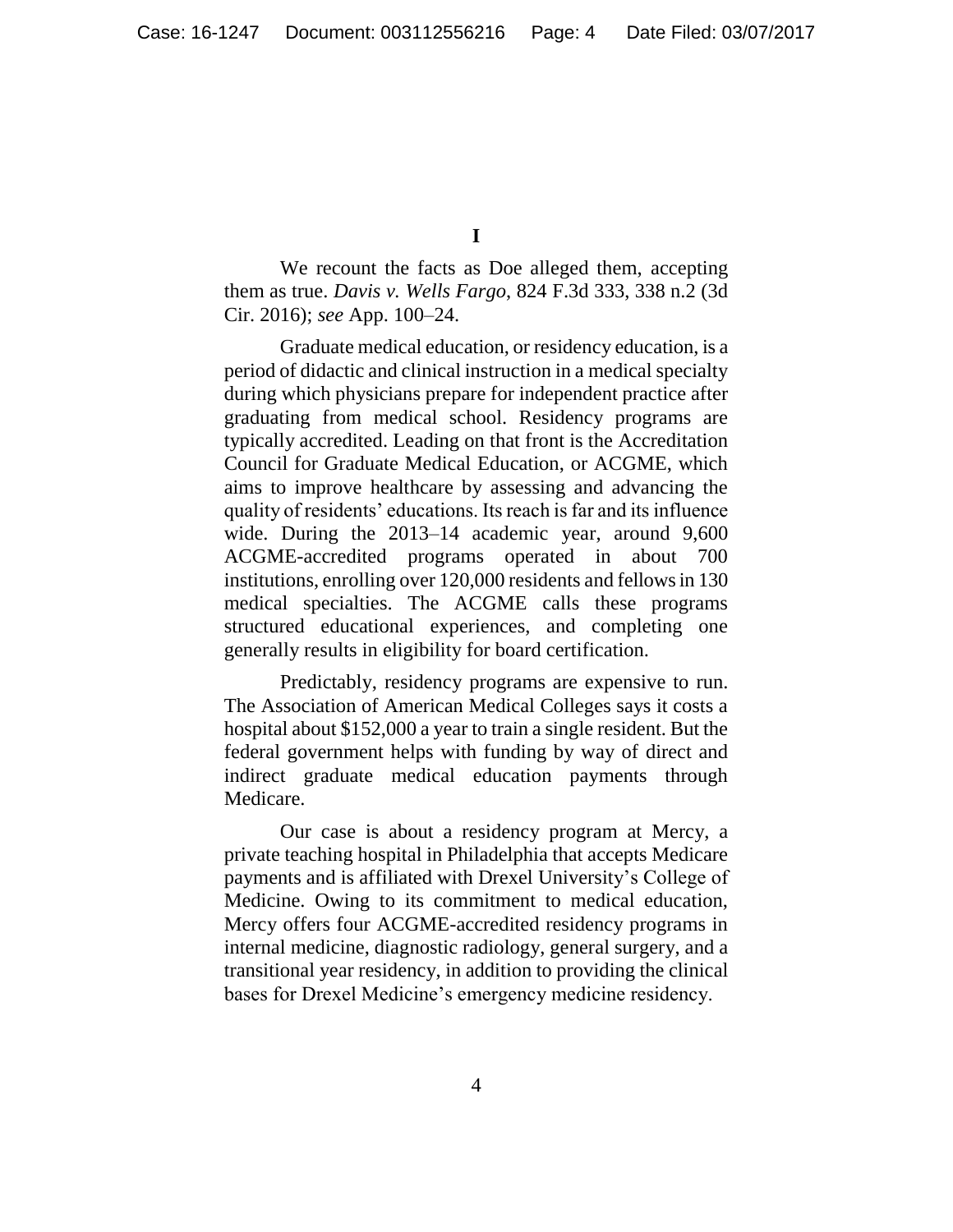Under a residency agreement, Doe joined Mercy's diagnostic radiology residency program in 2011 as a secondyear, or R2. The program offered training in all radiology subspecialties in a community-hospital setting combining hands-on experience with didactic teaching. As required, Doe attended daily morning lectures presented by faculty and afternoon case presentations given by residents under faculty or attending physicians' supervision. She took a mandatory physics class taught on Drexel's campus, attended monthly radiology lectures and society meetings, joined in interdepartmental conferences, and sat for annual examinations to assess her progress and competence.

Doe says the director of Mercy's residency program, whom she calls Dr. James Roe, sexually harassed her and retaliated against her for complaining about his behavior, resulting in her eventual dismissal. Early on, Dr. Roe inquired about her personal life and learned she was living apart from her husband. He found opportunities to see and speak with her more than would otherwise be expected, often looking at her suggestively. This made Doe uncomfortable, especially when the two were alone. From these interactions she surmised Dr. Roe was sexually attracted to her and wished to pursue a relationship, though they both were married.

Three months into her residency Doe sent Dr. Roe an email voicing concern that others knew about his interest in her. She wanted their relationship to remain professional, she said, but Dr. Roe persisted, stating he wanted to meet with her while they attended a conference in Chicago. She replied with text messages to clear the air that she didn't want to pursue a relationship with him. Apparently displeased, Dr. Roe reported these messages to Mercy's human resources department, or HR. In response, HR called Doe to a meeting where she described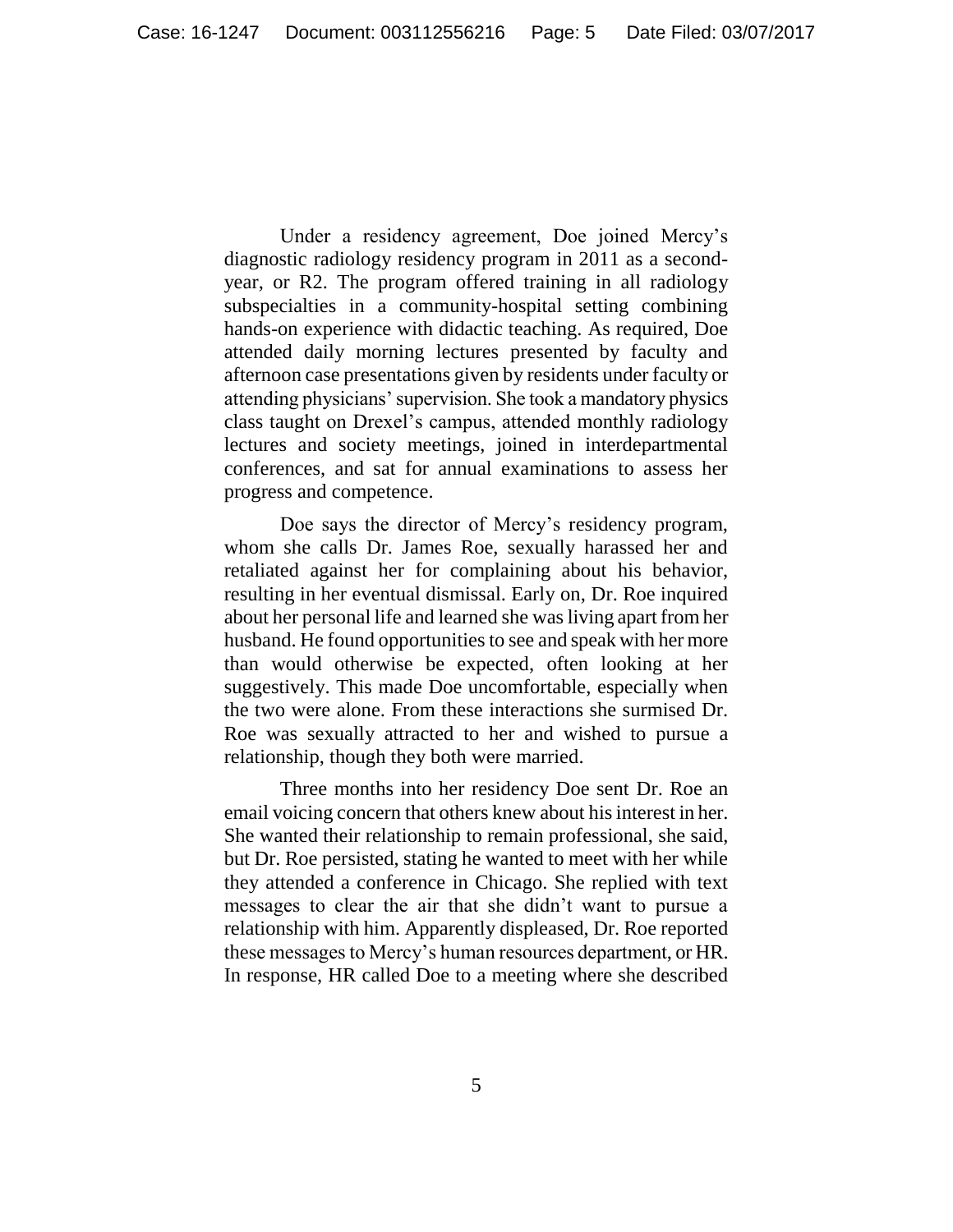Dr. Roe's conduct, like how he'd touched her hand at work, and said his unwelcome sexual attention was negatively affecting her training. The next day HR referred Doe to a psychiatrist, noting that her attendance was optional. Doe, however, believed Mercy would use it against her if she didn't go, given her complaints against Dr. Roe. She thus attended three sessions and complained there about Dr. Roe's conduct, but she heard nothing more from HR. Later Dr. Roe apologized to Doe for reporting her. He did it, he said, for fear he'd be reprimanded for having an inappropriate relationship with her. Thereafter two male faculty members, both close with Dr. Roe, trained her significantly less than they had before.

In Fall 2012 Dr. Roe learned Doe was getting divorced. His overtures intensified. He too was getting divorced, he told her, and he wanted a relationship with her. He suggested they go shooting and travel together. He said he was uncomfortable with her going to dinner for fellowship interviews and unhappy about her leaving Philadelphia post-residency. During this time Doe asked Dr. Roe and another faculty member for fellowship recommendation letters. They agreed but wrote short, cursory, and perfunctory ones. Dr. Roe even told the fellowship's director that Doe was a poor candidate. When Doe called Dr. Roe to ask why, he said it was to teach her a lesson before hanging up on her.

In response to Doe's complaints about Dr. Roe, Mercy's vice president, Dr. Arnold Eiser, called Doe to a meeting with Dr. Roe and others. There Doe complained about Dr. Roe's conduct again but was told to wait outside. A short time later Dr. Eiser escorted her to Mercy's psychiatrist. As they walked Dr. Eiser told Doe her second in-service examination score was poor, an issue she needed to address. Later, however, Doe learned this wasn't true: Her score was in the 70th percentile,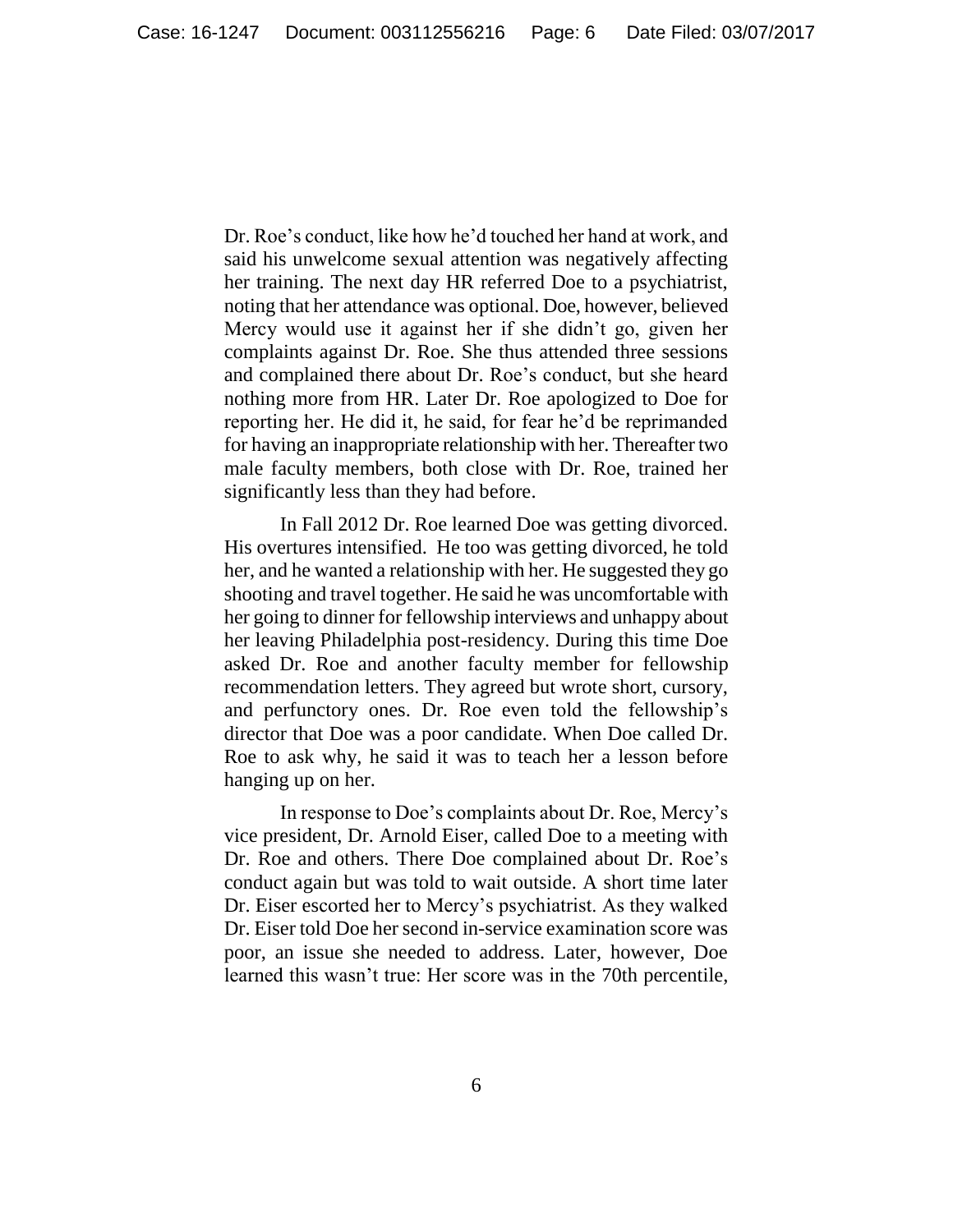and Dr. Eiser had received misinformation. She asked Dr. Roe to report her improvement to the fellowship she'd applied to, but he refused. Mercy later told Doe that to remain in the program, she'd have to agree to a corrective plan. Reluctantly, she signed on.

Dr. Roe's conduct continued into Spring 2013. Once while Doe was sitting alone with Dr. Roe at a computer reviewing radiology reports, he reached across her body and placed his hand on hers to control the mouse, pressing his arm against her breasts in the process. She pushed herself back in her chair, stood up, and protested. Another time, when a physician expressed interest in Doe, Dr. Roe became jealous and told Doe she shouldn't date him. Later, in April 2013 Dr. Roe told another resident to remove Doe's name as coauthor from a research paper she'd contributed to. Doe complained, but Dr. Roe said she was acting unprofessionally and ordered her to another meeting with Dr. Eiser. At that meeting Doe again told Dr. Eiser about Dr. Roe's conduct over the past year. Dr. Eiser, however, said the other residents loved Dr. Roe and told her to apologize to him. She did, but Dr. Roe wouldn't accept it, calling it insincere. Dr. Eiser suspended Doe, recommending another visit to the psychiatrist.

Thereafter on April 20, 2013 Doe received a letter from Mercy stating she'd been terminated but could appeal. She appeared before an appeals committee four days later where she described Dr. Roe's behavior. Dr. Roe appeared there too advocating for her dismissal. He did so, she says, because she'd rejected his advances. The committee upheld Doe's dismissal, giving her five days to bring another appeal. She declined and quit the program, with Mercy accepting her resignation. Since then, no other residency program has accepted her, blocking her from full licensure.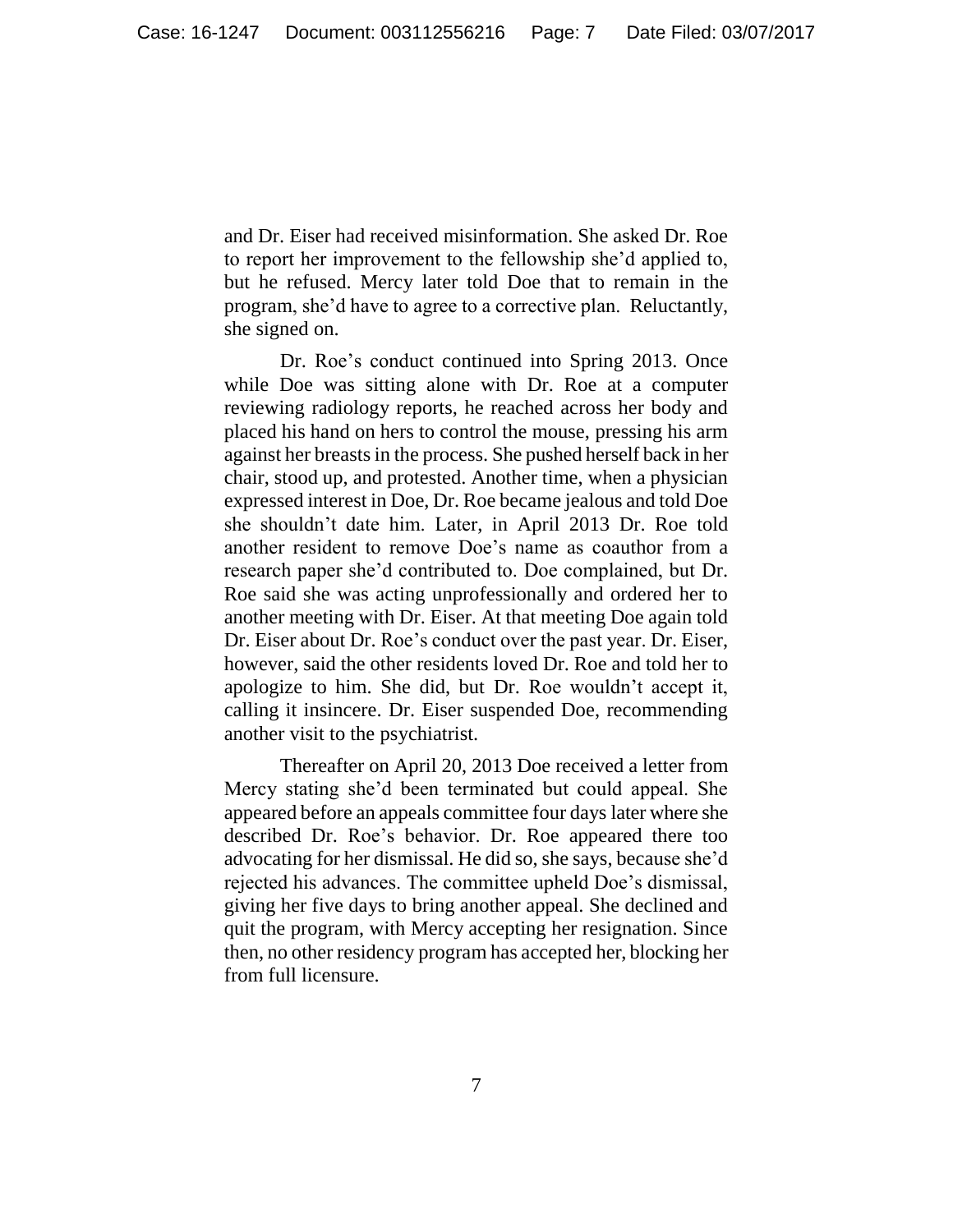\* \* \*

Doe sued Mercy in the District Court on April 20, 2015, exactly two years after she learned she'd been dismissed. Seeking damages and equitable relief, she alleges six claims, three under Title IX — retaliation, *quid pro quo*, and hostile environment — and three under Pennsylvania law — contractbased sex discrimination, wrongful termination, and breach of the covenant of good faith and fair dealing. She concedes she never filed a charge with the Equal Employment Opportunity Commission, or EEOC, under Title VII of the Civil Rights Act of 1964, 42 U.S.C. § 2000e *et seq.*

Ultimately the District Court dismissed the third iteration of Doe's complaint under Federal Rule of Civil Procedure  $12(b)(6)$ . Title IX doesn't apply to Mercy, the court held, because it's not an "education program or activity" under 20 U.S.C. § 1681(a). Even if Title IX did apply, it stated, Doe can't use Title IX to "circumvent" Title VII's administrative requirements, as Congress intended Title VII as the "exclusive avenue for relief" for employment discrimination. 158 F. Supp. 3d 256, 261 (E.D. Pa. 2016). The court also found Doe's hostile environment claim untimely. Having dismissed all Doe's Title IX claims, the court declined jurisdiction of her state law claims. Doe timely appealed.

## **II**

The District Court had jurisdiction under 28 U.S.C. §§ 1331 and 1367(a), and we have it under 28 U.S.C. § 1291. We exercise plenary review of a Rule 12(b)(6) dismissal, *In re Asbestos Products Liability Litigation (No. VI)*, 822 F.3d 125, 131 (3d Cir. 2016), affirming if the plaintiff failed to allege plausible claims, *see Ashcroft v. Iqbal*, 556 U.S. 662, 677–80 (2009).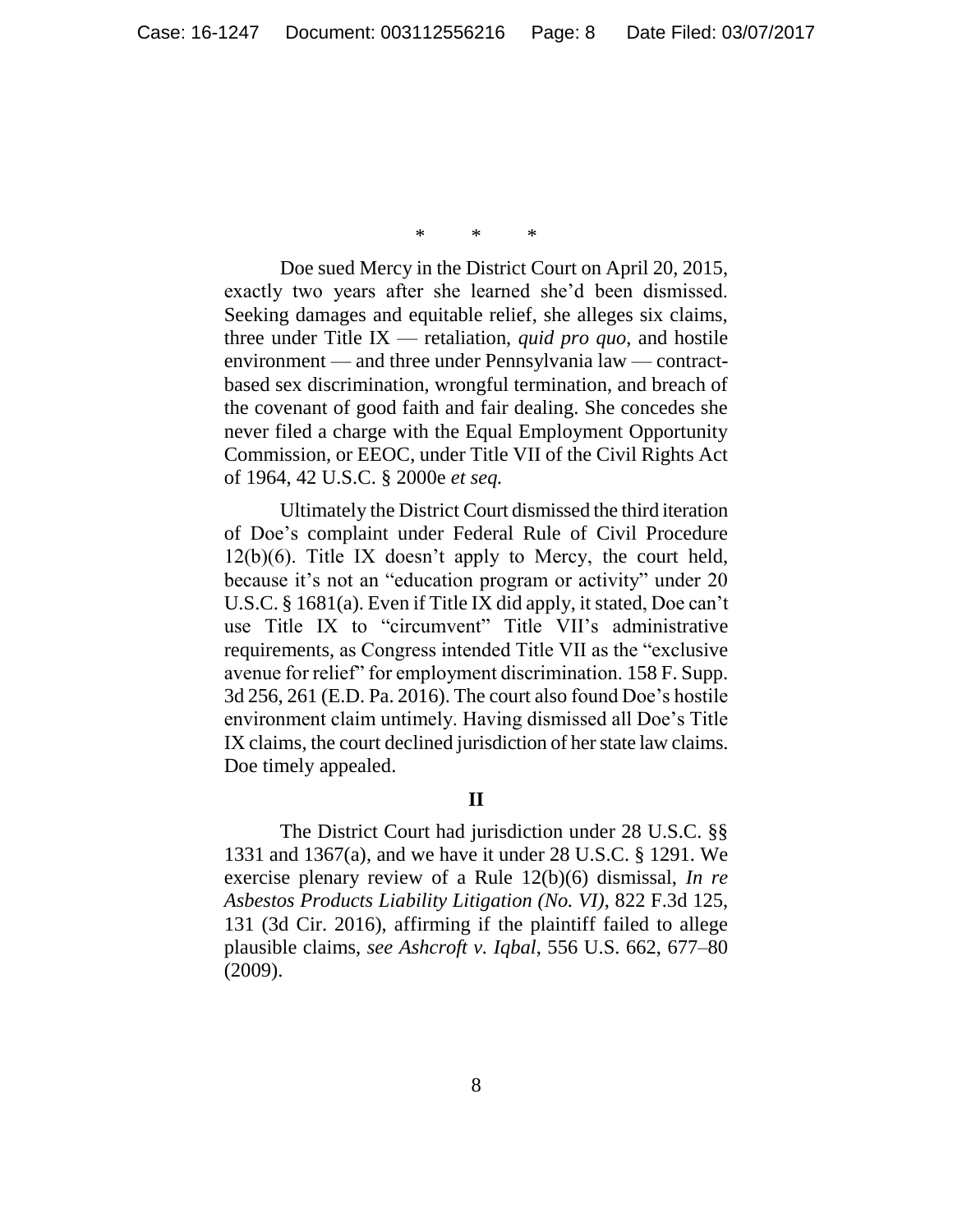## **III**

Our analysis is threefold. We address whether Title IX applies to Mercy, whether Doe's private causes of action are cognizable under Title IX, and what to do about Doe's state law claims. Title IX's applicability to Mercy is first.

# **A**

We start, of course, with Title IX's language, *North Haven Board of Education v. Bell*, 456 U.S. 512, 520 (1982), which says, "No person in the United States shall, on the basis of sex, be excluded from participation in, be denied the benefits of, or be subjected to discrimination under any *education program or activity* receiving Federal financial assistance," 20 U.S.C. § 1681(a) (emphasis added). We must decide, then, if Mercy's operation of a residency program makes it an "education program or activity" under Title IX.

We note this question of first impression reaches far beyond one ex-resident's private lawsuit. It touches on the Executive's very power to address gender discrimination in residency programs under existing federal law. Congress enacted Title IX under its Spending Clause powers, making it in the nature of a contract: In accepting federal funds, States agree to comply with its mandate. *Jackson v. Birmingham Bd. of Educ.*, 544 U.S. 167, 181–82 (2005). Given its origins, Title IX's only (express) enforcement mechanism is through agencies' regulation of federal funding. Congress directs agencies to effectuate  $\S$  1681(a) by, among other means, the "termination of or refusal to grant or to continue" funding to education programs. 20 U.S.C. § 1682; *see Fitzgerald v. Barnstable Sch. Comm.*, 555 U.S. 246, 255 (2009). Today this directive applies afar: Twenty-one federal agencies currently enforce Title IX. *See* Nondiscrimination on the Basis of Sex in Education Programs or Activities Receiving Federal Financial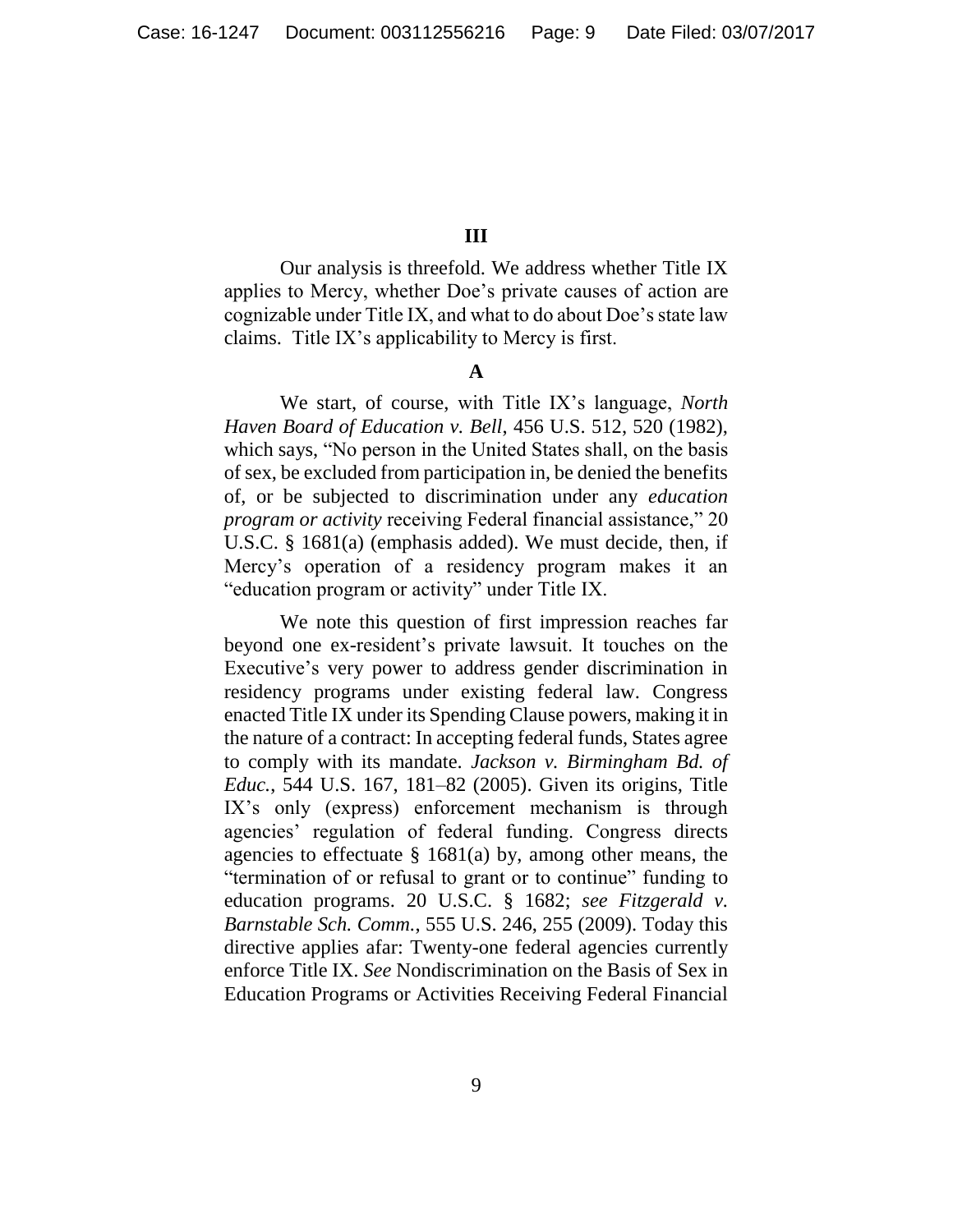Assistance, 65 Fed. Reg. 52,858 (Aug. 30, 2000) [hereinafter Title IX Common Rule] (codified in various sections of the *Code of Federal Regulations*). And no other federal statute empowers agencies to restrict funding from education programs engaging in sex discrimination. Title VI bars only race, color, and national origin discrimination, not sex discrimination. 42 U.S.C. § 2000d; *see Gebser v. Lago Vista Indep. Sch. Dist.*, 524 U.S. 274, 286 (1998). Title VII is rooted in the Commerce Clause and § 5 of the Fourteenth Amendment, not the Spending Clause. *See Regents of Univ. of Cal. v. Bakke*, 438 U.S. 265, 367 (1978) (Brennan, White, Marshall, & Blackmun, JJ., concurring in the judgment in part and dissenting in part); *Gebser*, 524 U.S. at 286–87. And only a "citizen of the United States" or "person within the jurisdiction thereof" can sue under 42 U.S.C. § 1983 for unconstitutional sex discrimination in education programs. *See Fitzgerald*, 555 U.S. at 252, 255–56. Mindful of Title IX's place in this intricate scheme, we tread carefully.

\* \* \*

To resolve whether Mercy's residency program makes it an "education program or activity," we must square Title IX's definition of a "program or activity," codified at 20 U.S.C. § 1687, with § 1681(a)'s language "*education* program or activity." This requires a brief look at Title IX's history.

Patterned after Title VI, Title IX was enacted through the Education Amendments of 1972 in which Congress set out § 1681(a)'s "education program or activity" language. In *Grove City College v. Bell*, however, the Supreme Court read that phrase narrowly, holding that the receipt of federal funds by a particular program within an institution "does not trigger institutionwide coverage" under Title IX. 465 U.S. 555, 573 (1984). Congress disagreed. Overruling *Grove City College* it passed the Civil Rights Restoration Act of 1987, or CRRA, to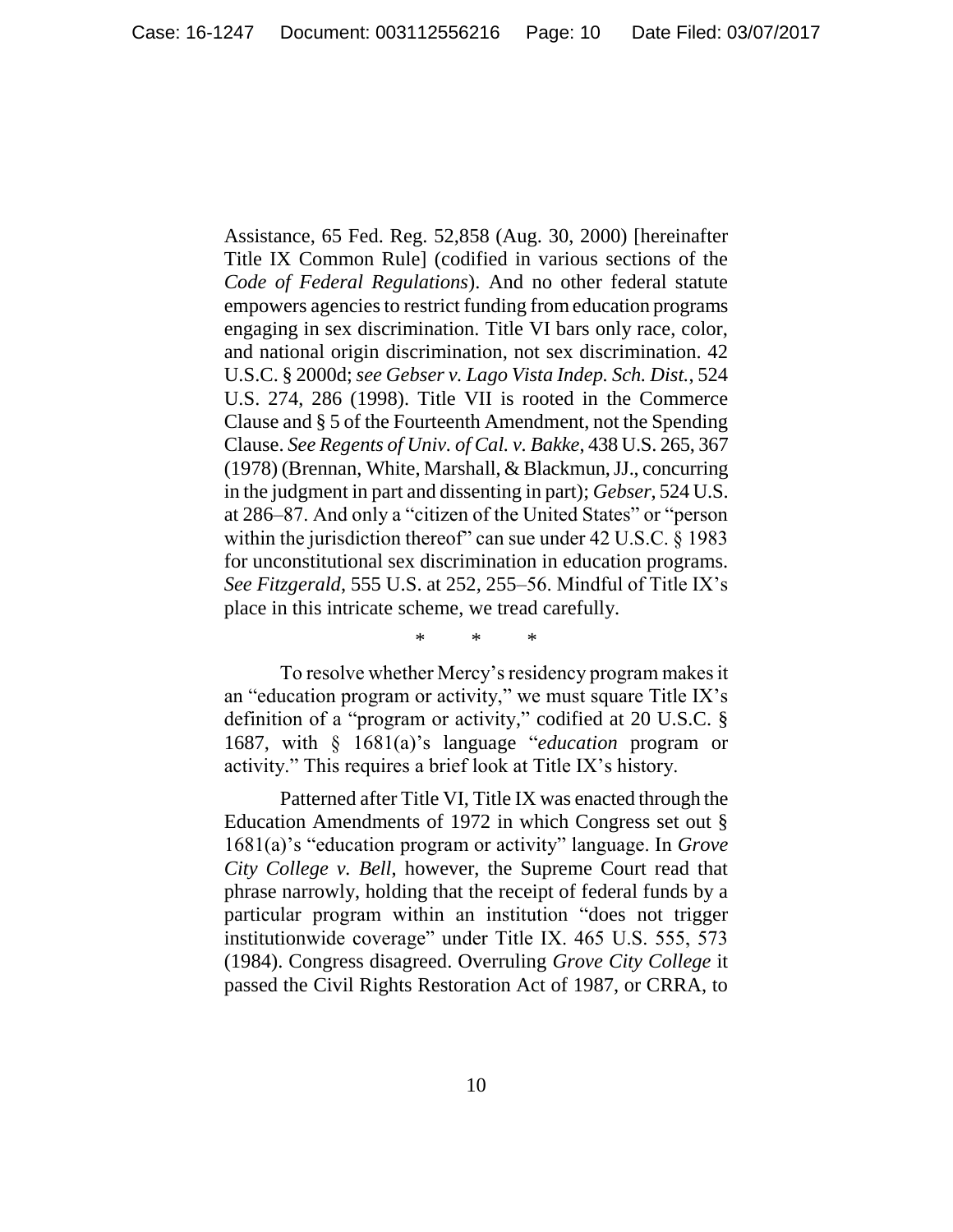define the phrase "program or activity" broadly in provisions of four civil rights statutes — Title VI, 42 U.S.C. § 2000d-4a; the Rehabilitation Act, 29 U.S.C. § 794(b); the Age Discrimination in Employment Act, 42 U.S.C. § 6107(4); and Title IX, 20 U.S.C. § 1687. *See NCAA v. Smith*, 525 U.S. 459, 465–66 & n.3 (1999).

As amended by the CRRA, Title IX now says in § 1687 that "program or activity" means "*all* of the operations" of the following kinds of entities, "any part of which" is extended federal funding:

- state or local government instrumentalities, 20 U.S.C. §  $1687(1)$ ;
- colleges, universities, postsecondary institutions, public systems of higher education, local educational agencies, vocational education systems, and "other" school systems, *id.* § 1687(2);
- "entire" corporations, partnerships, "other" private organizations, and sole proprietorships *if* assistance is extended to them "as a whole" *or* they're "principally engaged in the business of providing education, health care, housing, social services, or parks and recreation," *id.* § 1687(3)(A);
- "entire" plants or other "comparable, geographically separate" facilities in the case of "any other" corporation, partnership, private organization, or sole proprietorship not described in subsection (3)(A), *id.* § 1687(3)(B); and
- "any other entity" established by "two or more" entities described in subsections (1) through (3), *id.* § 1687(4).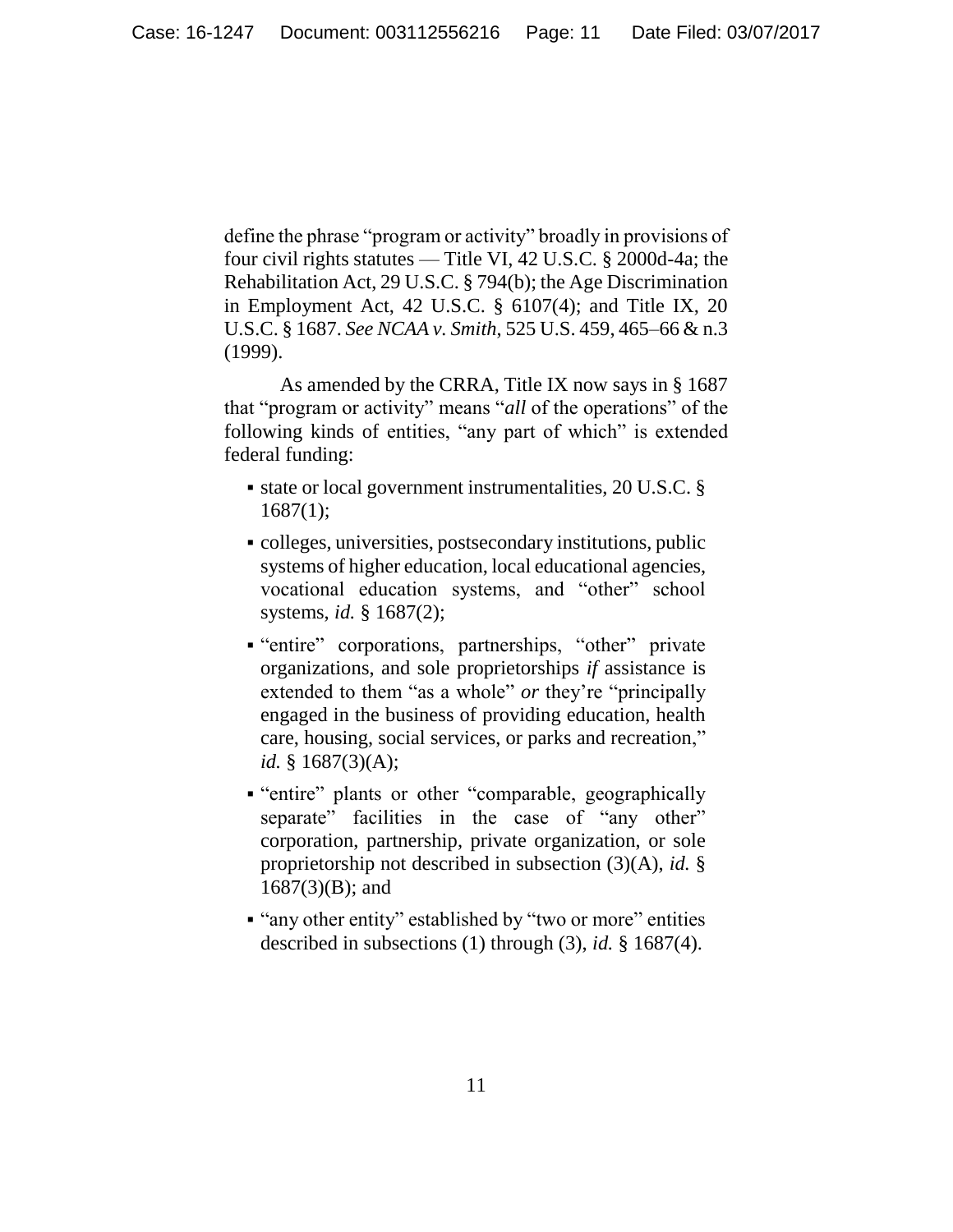In enacting § 1687, however, Congress retained in § 1681(a) the modifier "education" before "program or activity." It left "education" undefined and gave no guidance to reconcile § 1687's broad phrase "program or activity" with § 1681(a)'s ostensibly narrower language. Case law is scant on the issue. The Supreme Court has never addressed it. Nor have we. Down this unmarked path we must now travel.

How did the District Court navigate it? It focused on the fact that in enacting the CRRA, Congress kept the word "education" in  $\S$  1681(a). That, combined with  $\S$  1681(c) which defines an "educational institution" in part as "any public or private preschool, elementary, or secondary school, or any institution of vocational, professional, or higher education" — "clearly" contemplated cabining Title IX to education programs "in the sense of schooling." 158 F. Supp. 3d at 260. Title IX thus couldn't apply to Mercy, it held, as residents already have a degree, don't pay tuition, and are paid for their services and protected by labor laws.

Respectfully, we find this approach wanting. Sections 1681(a) and 1682 extend Title IX to "education programs or activities," not to the "educational institutions" of  $\S$  1681(c). Where Congress used specific language in one part of a statute but different language in another, we presume different meanings were intended. *Sosa v. Alvarez-Machain*, 542 U.S. 692, 711 n.9 (2004). That's especially so here, where Congress used "educational institution" only in provisions to describe where Title IX *doesn't* control. *See* 20 U.S.C. §§ 1681(a)(1)– (5), (7)–(8), 1681(b), 1686; *Jackson*, 544 U.S. at 175 (Section 1681(a)'s subsections are "specific, narrow exceptions" to Title IX.); *North Haven*, 456 U.S. at 514 & n.1 (same). We also query: If Congress intended to limit education programs or activities only to educational institutions "in the sense of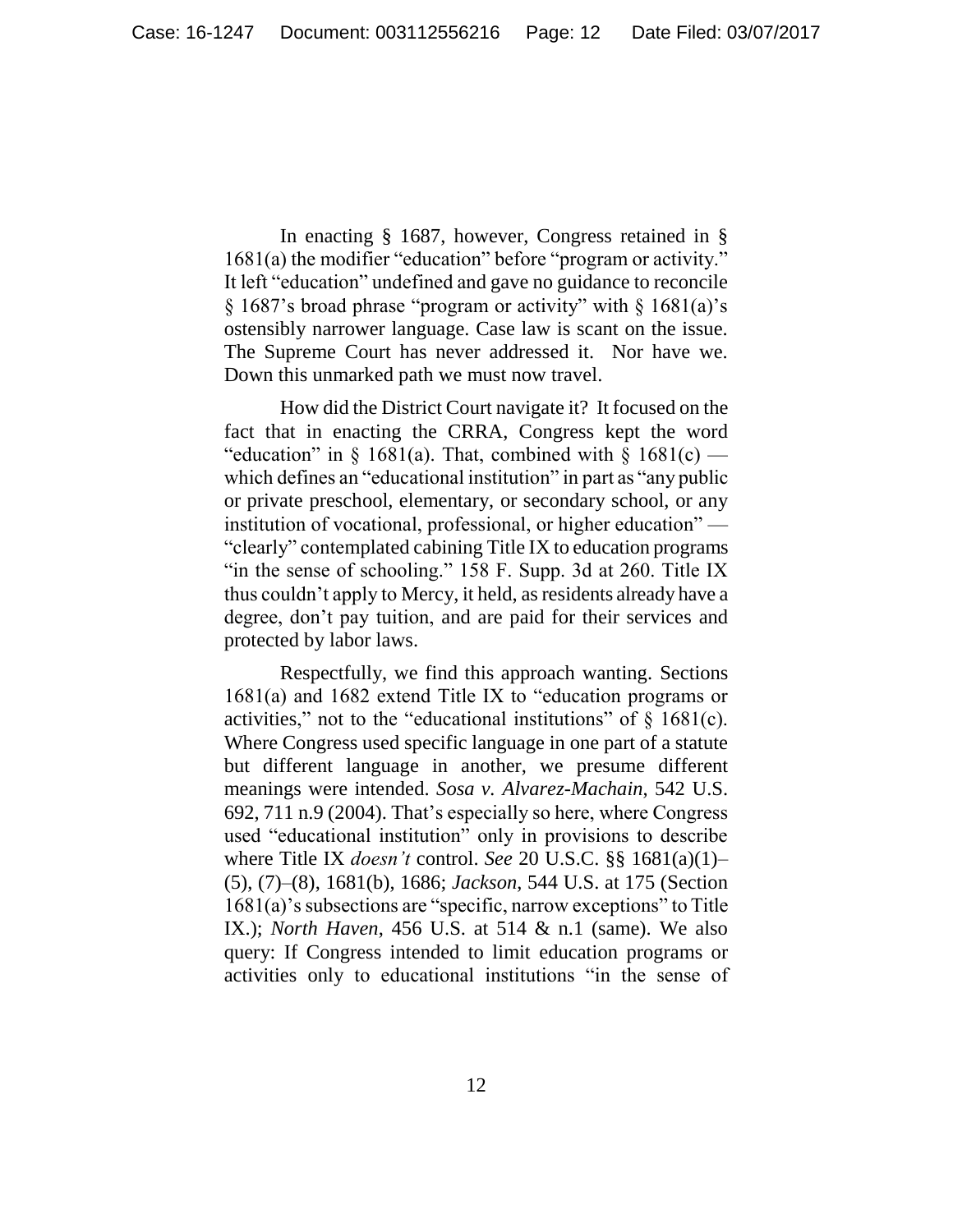schooling," why did it enact detailed provisions expressly exempting *noneducational* institutions — like social fraternities, the YMCA, and the Girl Scouts — from Title IX's reach? *See, e.g.*, 20 U.S.C. § 1681(a)(6). Those organizations would have *already* been impliedly exempt from Title IX, rendering superfluous  $\S 1681(a)$ 's express exemptions for them. Because we strive to avoid superfluity in construing statutes, *see Corley v. United States*, 556 U.S. 303, 314 (2009), we reject this reading of Title IX.

What direction does Mercy suggest we take? Tacitly conceding that  $\S$  1681(c) isn't the way, they abandon it for  $\S$  $1687(3)(A)(ii)$ . That provision says "program or activity" means all the operations of a private entity "principally engaged in the business of providing education, health care, housing, social services, or parks and recreation." But because  $\S$  1681(a) says "*education* program or activity," Mercy tells us we're to ignore the words "health care, housing, social services, or parks and recreation" and hold that Title IX applies only to private entities "principally engaged in the business of providing *education*." Applying that reading, Mercy deems the result inevitable: A private hospital like Mercy that employs physicians in its own residency program is "quite plainly" not principally engaged in the education business. Mercy Br. 8–9.

If only it were so plain. Yet no part of Title IX says it reaches only entities "principally engaged in the business of providing education." Quite the opposite. Section 1687 leaves space aplenty for a variety of entities irrespective of what they're "principally" engaged in — for example, state and local government instrumentalities, private entities extended assistance as a whole, other private entities' entire plants or separate facilities, and *any* entity established by two or more covered entities. More important, Mercy's approach strikes out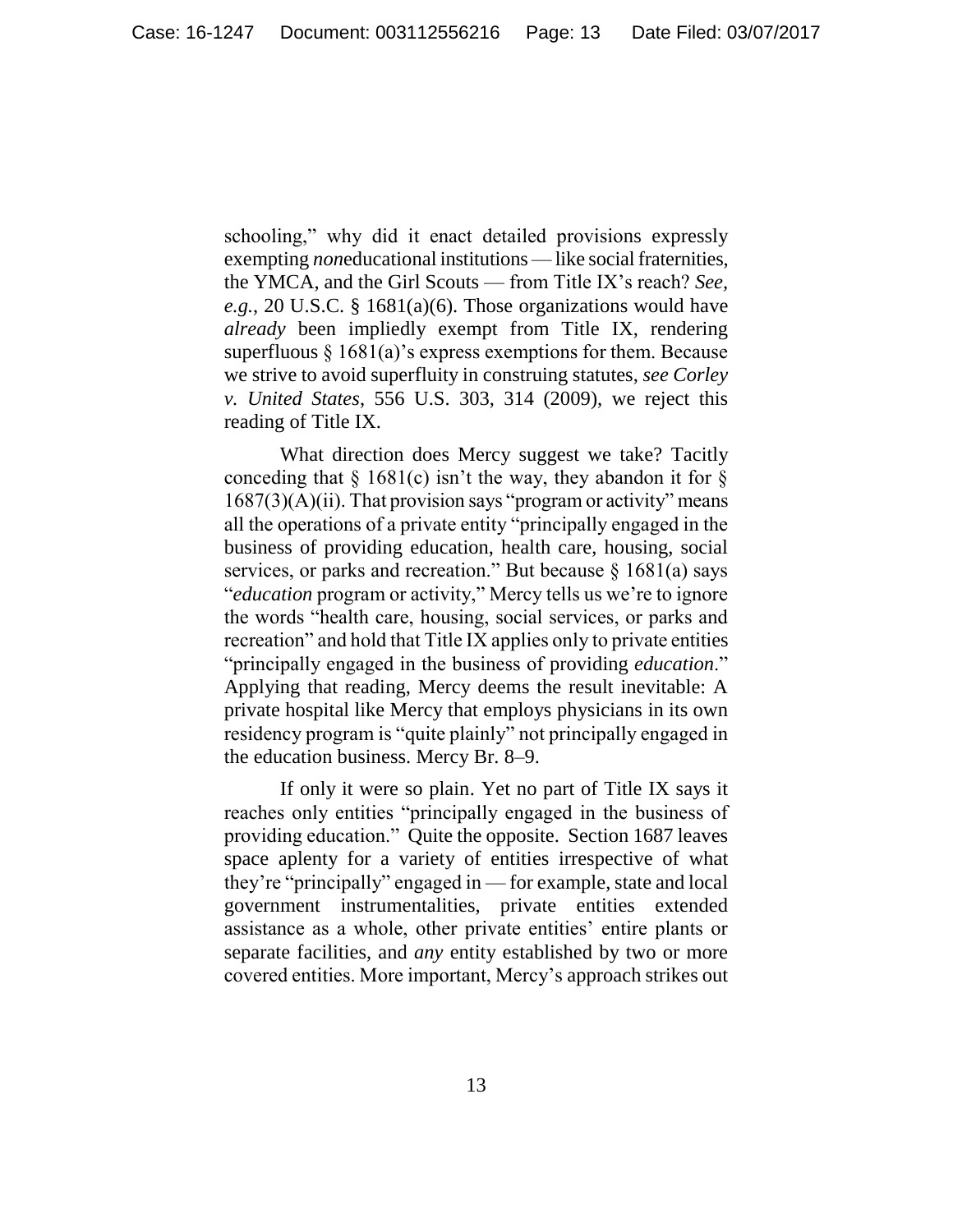considerable portions of  $\S 1687(3)(A)(ii)$ 's text. Doe's helpful visual aid puts that much on display: Mercy suggests Title IX applies only to private entities "principally engaged in the business of providing education, health care, housing, social services, or parks and recreation." Reply Br. 8 (strikethrough in original). By that reading we cannot abide, for it violates a "most basic" interpretive rule that a statute is to be construed so that effect is given to *all* its provisions, so no part will be inoperative or superfluous, void or insignificant. *Corley*, 556 U.S. at 314.

It is then Doe who, we think, charts the soundest course. She says, and we agree, there's no reason to read the phrase "education program or activity" so narrowly. The Supreme Court has twice instructed us that, to give Title IX the scope its origins dictate, we're to accord it a sweep as broad as its language. *North Haven*, 456 U.S. at 521; *see Jackson*, 544 U.S. at 175. And indeed the ordinary meaning of "education" — a word Congress has yet to define — is "very broad." *Roubideaux v. North Dakota Dep't of Corrs. & Rehab.*, 570 F.3d 966, 977 (8th Cir. 2009). Congress expressly exempted specific kinds of programs from Title IX's reach — like military academies, religious schools, and sororities, *see* 20 U.S.C. § 1681(a)(1)–(9) — so we're hesitant to impose further restrictions without strong justifications from Title IX's text. *See North Haven*, 456 U.S. at 521–22 (The "absence of a specific" proffered exclusion from  $\S$  1681(a)'s exceptions "tends to support" that it shouldn't be inferred.); *Jeldness v. Pearce*, 30 F.3d 1220, 1225 (9th Cir. 1994) (Because § 1681(a) lists specific exemptions, others are not to be "judicially implied."). The statute offers no such justification, so we reconcile § 1687 with § 1681(a) as follows.

Like the Second Circuit we hold that a "program or activity" under § 1687 is an "*education* program or activity"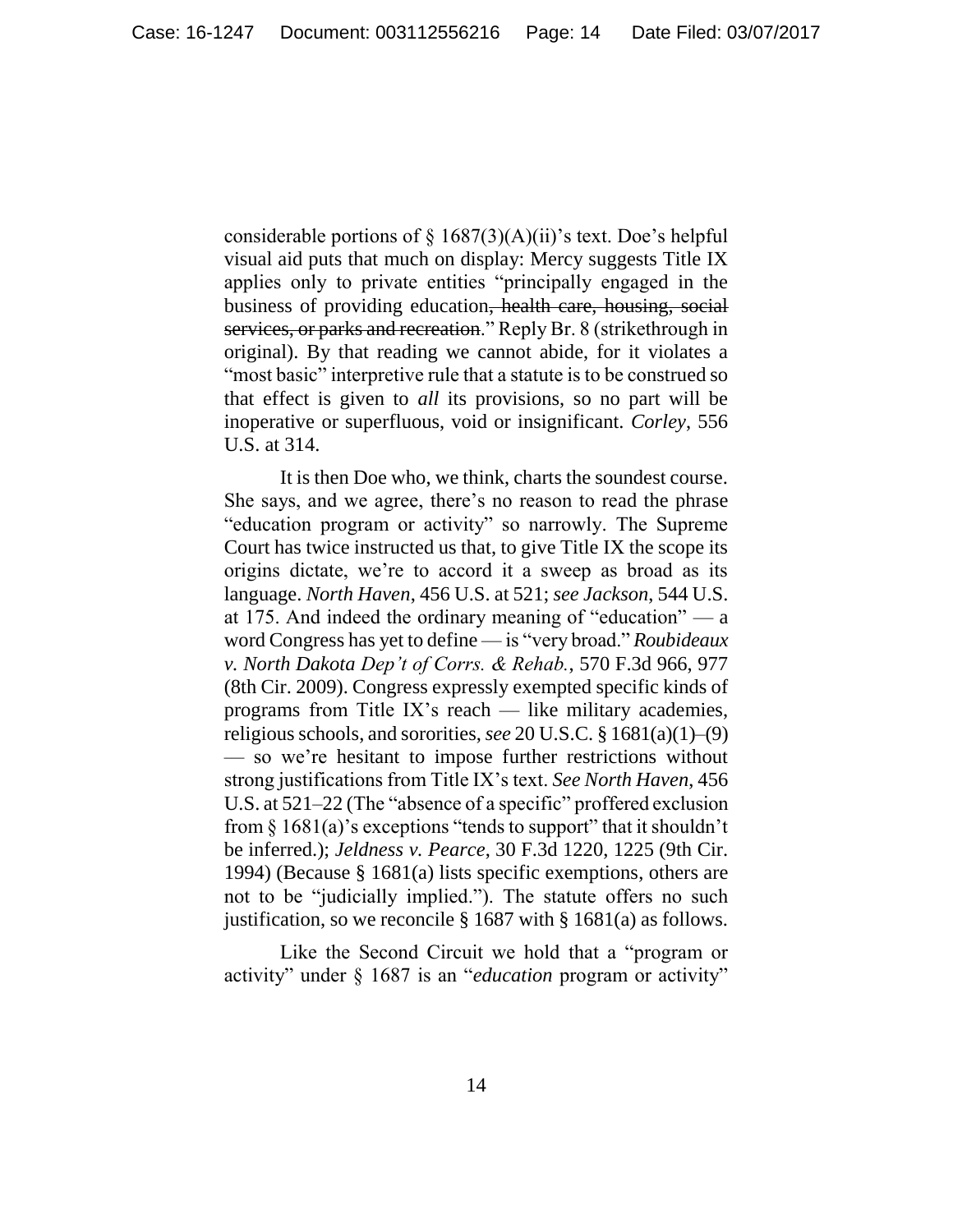under  $\S$  1681(a) if it has "features such that one could reasonably consider its mission to be, at least in part, educational." *O'Connor v. Davis*, 126 F.3d 112, 117 (2d Cir. 1997). This accords with Title IX's text and structure. It lines up with the Eighth and Ninth Circuits' applications of Title IX beyond educational institutions "in the sense of schooling" to entire state-prison systems offering inmates educational programs. *See Klinger v. Dep't of Corrs.*, 107 F.3d 609, 613–16 & n.5 (8th Cir. 1997); *Roubideaux*, 570 F.3d at 976–79; *Jeldness*, 30 F.3d at 1224–25. It's consistent with the First Circuit's application of Title IX to a university's medical residency program. *See Lipsett v. Univ. of Puerto Rico*, 864 F.2d 881 (1st Cir. 1988). And it's in step with how twenty-one federal agencies, including the Departments of Education and Health and Human Services, have interpreted the statute. *See* 34 C.F.R. § 106.1; 45 C.F.R. § 86.1; Title IX Common Rule, *supra*, at 52,865 (all saying Title IX applies to "any" education program or activity "whether or not" it's "offered or sponsored by an educational institution"); U.S. *Amicus* Br. 18–19 n.7. We adopt it.

We recognize, however, that creative minds could conceivably read the word "education" in Title IX to "encompass every experience of life," *Roubideaux*, 570 F.3d at 977, transforming Title IX into a remedy for any dispute in which someone is "potentially" learning something, *Doe*, 158 F. Supp. 3d at 260. We see no sign Congress intended as much. Indeed by merely including the word "education" in  $\S$  1681(a), Congress signified that Title IX has *some* boundary. We endeavor here to delimit it.

We note first that Title IX's application turns primarily on whether *the defendant-entity's* questioned program or activity has educational characteristics. *The plaintiff's*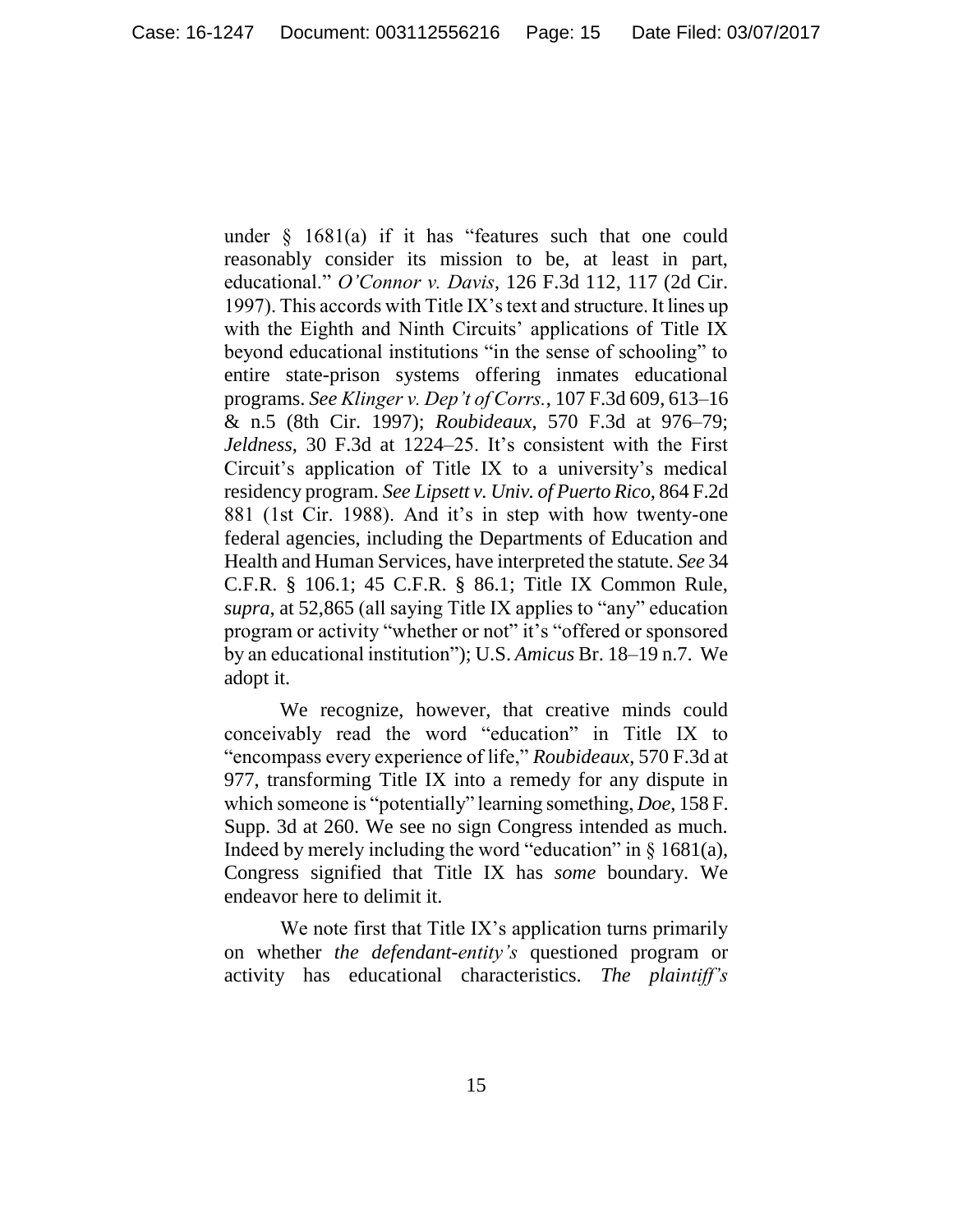characteristics — for example, whether she's a student, employee, or something else — may be relevant in some cases, but they aren't necessarily dispositive. That caveat aside, we highlight here several features that support deeming a "program or activity" an "*education* program or activity" under Title IX, emphasizing that particular features (or other features not here listed) may be more or less relevant depending on the unique circumstances of each case. In no particular order, these features are that (A) a program is incrementally structured through a particular course of study or training, whether full- or part-time; (B) a program allows participants to earn a degree or diploma, qualify for a certification or certification examination, or pursue a specific occupation or trade beyond mere on-the-job training; (C) a program provides instructors, examinations, an evaluation process or grades, or accepts tuition; or (D) the entities offering, accrediting, or otherwise regulating a program hold it out as educational in nature. *Accord O'Connor*, 126 F.3d at 117–18 (Education programs "typically provide instructors, evaluations, and offer a particular course of training."). These guidelines are, we think, in keeping with the common understanding of the word "education" prevalent when Title IX was enacted. *See, e.g.*, Webster's New World Dictionary 444 (2d ed. 1970) (Education is the "process of training and developing the knowledge, skill, mind, character, etc., esp. by formal schooling; teaching; training."); *Taniguchi v. Kan Pac. Saipan, Ltd.*, 132 S. Ct. 1997, 2002 (2012) ("When a term goes undefined in a statute," we give it its "ordinary meaning.").

We end with this: Whether a program or activity is sufficiently educational under Title IX is a mixed question of law and fact. When the facts are uncontested, the judge decides the matter. Factual disputes material to her legal conclusion are, however, left for the finder of fact.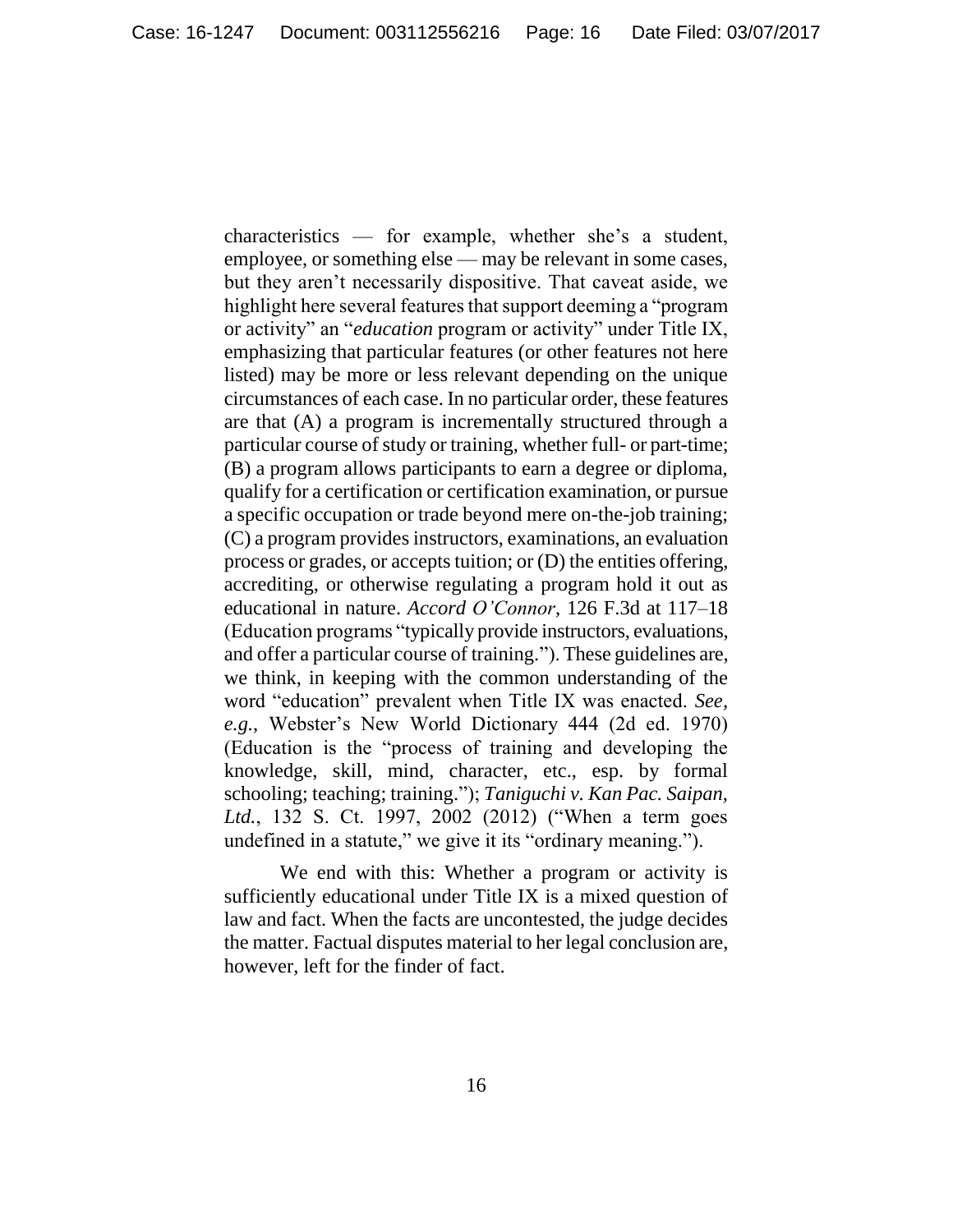\* \* \*

Applying this reading, we identify two plausible ways Mercy's residency program makes it an "education program or activity" under Title IX.

*First* Doe's allegations raise the plausible inference that Mercy is a private organization principally engaged in the business of providing healthcare, 20 U.S.C. § 1687(3)(A)(ii), whose operation of an ACGME-accredited residency program makes its mission, at least in part, educational, *see O'Connor*, 126 F.3d at 117; 20 U.S.C. § 1681(a). Doe says, and we accept as true, that she was enrolled in a multiyear regulated program of study and training in diagnostic radiology at Mercy. That program required her to learn and train under faculty members and physicians, attend lectures and help present case presentations under supervision, participate in a physics class on a university campus, and sit for annual examinations. Had Doe completed Mercy's program, she would have been eligible to take the American Board of Radiology's certification examinations, and passing scores there would have certified her to practice for six years. Doe also says Mercy held out its residency programs as educational in nature and that the ACGME calls residency programs "structured educational experience[s]." App. 103. These allegations, we think, satisfy Federal Rule of Civil Procedure 8. *See Iqbal*, 556 U.S. at 677– 80. Courts have repeatedly recognized the educational qualities of residency *programs* in other contexts, even where ultimately deeming *residents* nonstudents. *See, e.g.*, *Mayo Found. for Med. Educ. & Research v. United States*, 562 U.S. 44, 47 (2011) ("Most doctors who graduate from medical school" pursue "additional education in a specialty to become board certified to practice in that field."); *id.* at 60 (Residents are "engaged in a valuable educational pursuit" and are "students of their craft.");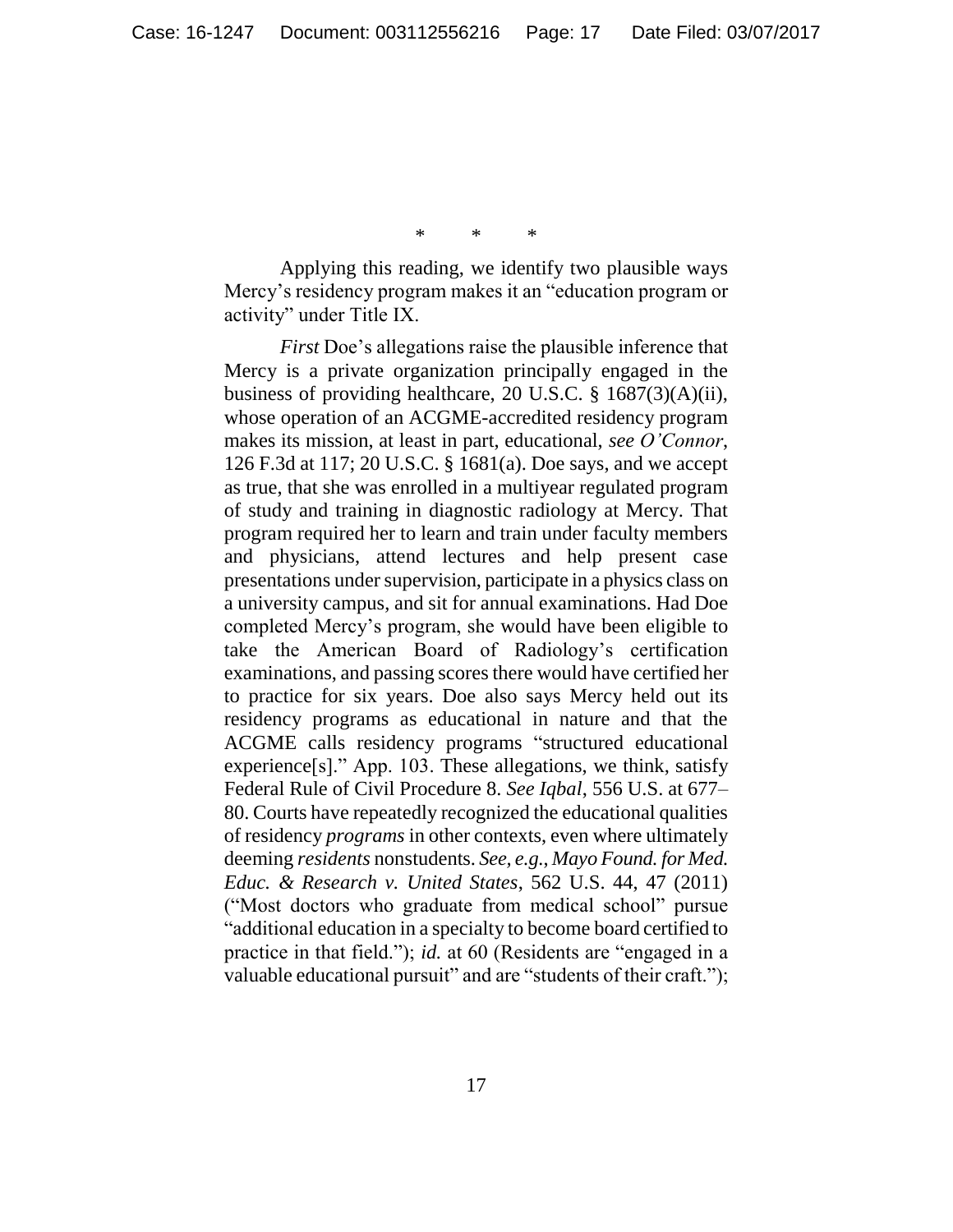*Thomas Jefferson Univ. v. Shalala*, 512 U.S. 504, 507 (1994) (Because residents "learn both by treating patients and by observing other physicians do so," graduate medical education programs "take place in a patient care unit (most often in a teaching hospital), rather than in a classroom."); *McKeesport Hosp.*, 24 F.3d at 525 (Residencies are a "vital component" of "medical education."); *Johnson v. Baptist Med. Ctr.*, 97 F.3d 1070, 1072 (8th Cir. 1996) (Residencies combine "features of both employment and academic study."); *Lipsett*, 864 F.2d at 897 (A resident is "both an employee *and* a student."). So too has Congress. *See, e.g.*, 15 U.S.C. § 37b(b)(1)(B)(i) (A "graduate medical education program" is a "residency program" for "medical education and training.").

We hasten to note, however, that our assessment of the educational features of Mercy's residency program does not imply that one must perform a program-specific analysis on each and every prerequisite to Title IX coverage. For instance, whether a covered program or activity receives "Federal financial assistance," 20 U.S.C. § 1681(a), is determined by reference to the "entire" entity or "whole" organization, *id.* § 1687. Congress made that clear in overruling *Grove City College*, 465 U.S. 555. *See* S. Rep. No. 100-64, at 4 (1987). With respect to "Federal financial assistance" for purposes of Title IX coverage, our analysis here does not alter the requirement of an institution-wide assessment.

*Second* we find it plausible Mercy's operation of a residency program makes its mission, at least in part, educational under Title IX because of Mercy's "affiliat[ion]" with Drexel Medicine, App. 104, a university program plausibly covered by Title IX, *see* 20 U.S.C. § 1687(2)(A). Two decisions guide us — *Lam v. Curators of UMKC Dental School*, 122 F.3d 654 (8th Cir. 1997), and *O'Connor* from the Second Circuit.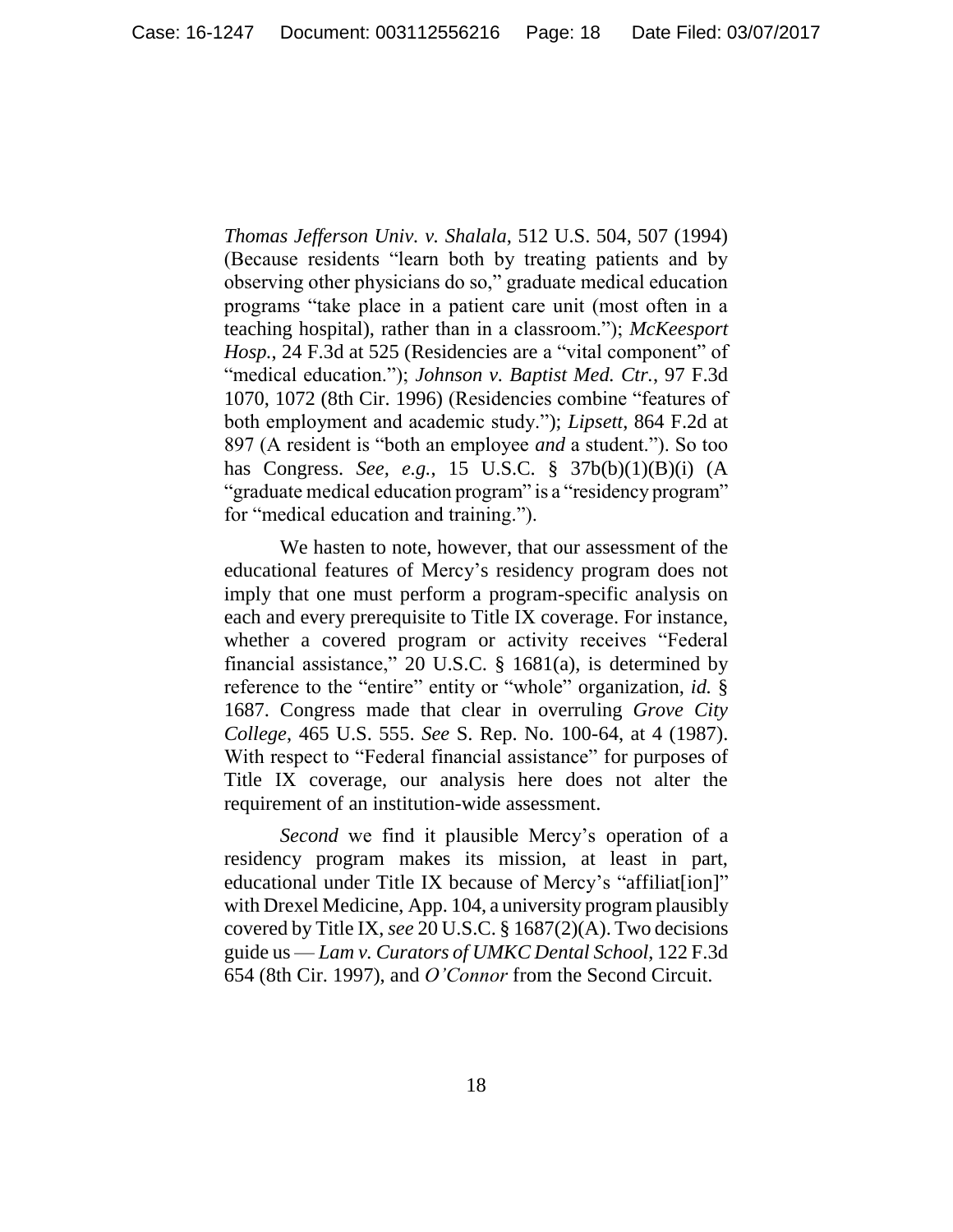In *Lam* a clinician hired a university dental student to work at his private office "[un]affiliated" with the university. 122 F.3d at 655. Alleging the clinician sexually assaulted her there, the student sued the university under Title IX. The university argued that she failed to show a "nexus" between the private office and the university, *id.* at 656, and the Eighth Circuit agreed, holding that the "independent, private dental practice" wasn't a "program or activity of the University" under Title IX. *Id.* An education program, the court explained, is one "controlled by" and that inures "some benefit" to the covered institution. *Id.* In the student's case, it found, the clinician conferred "no benefit" to the university by operating a "separate, competing" clinic, as the university exercised "no control" over it and didn't provide it "staff, funding," or "any other support." *Id.*

Similarly in *O'Connor* a college arranged for its student to serve as an unpaid intern at a hospital. 126 F.3d at 113. Alleging she was sexually harassed there, the intern sued the college and hospital under Title IX, but the college was dismissed from the case. The intern argued that Title IX reached the hospital because it accepted interns and thus operated a vocational training program. *Id.* at 116. Framing the issue as whether Title IX applied to a hospital that allowed students to volunteer from a college with which it had "no affiliation," the Second Circuit disagreed. *Id.* at 117. The hospital, it found, maintained "none of the characteristics associated with being an educator," unlike, for example, a "teaching hospital's 'mixed employment-training context.'" *Id.* at 118 (quoting *Lipsett*, 864 F.2d at 897). And the college's status as an education program couldn't be "imputed" to the hospital, it held, because there was no evidence of an "institutional affiliation," a "written agreement binding" them, shared staff, or funds "circulated between them." *Id.*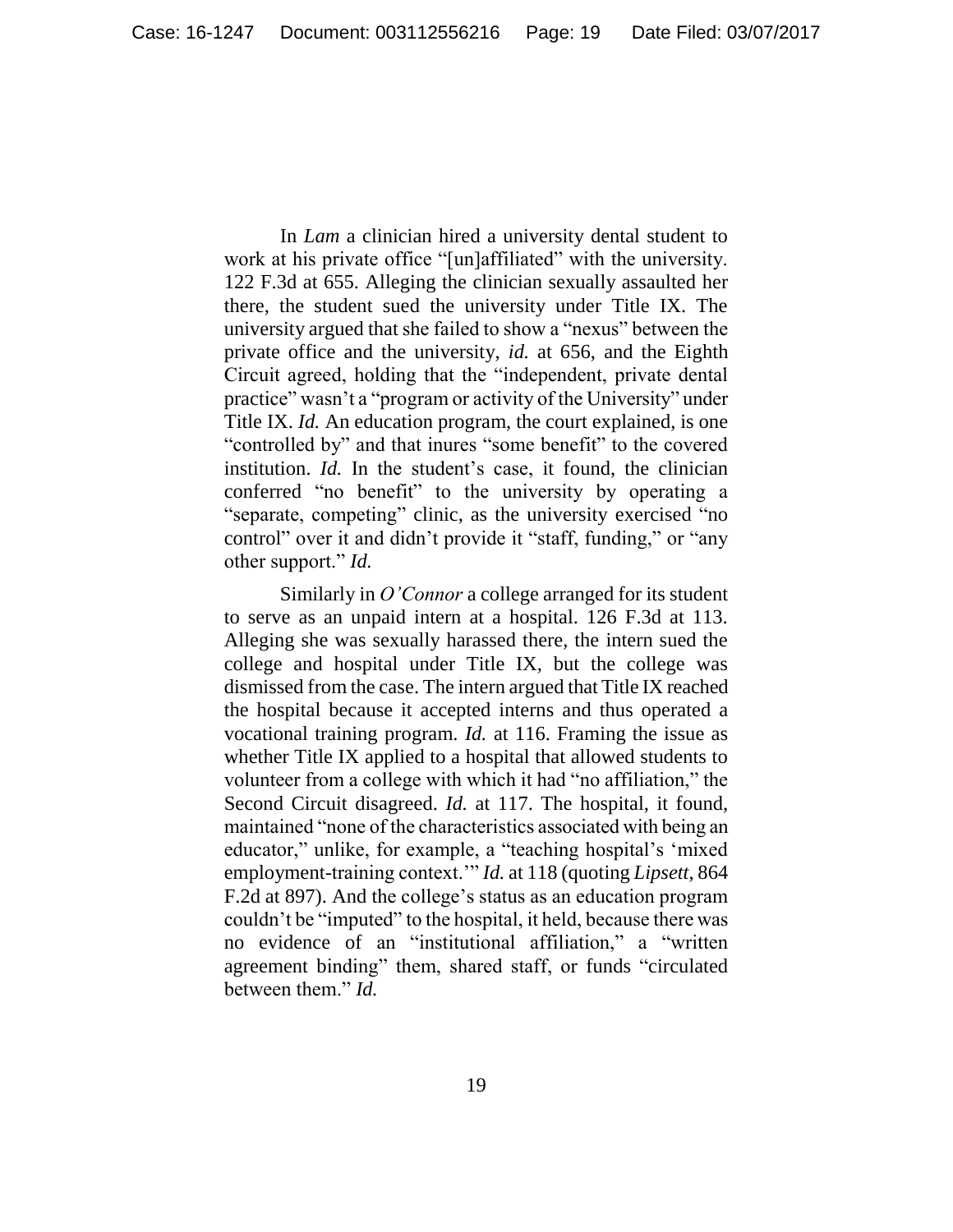Our case is different. Unlike *Lam* where the private dental office was "[un]affiliated" with the university, 122 F.3d at 655, here we accept as true that Mercy's residency program is "affiliated" with Drexel Medicine, App. 104. Doe supports that contention with allegations that she took a physics class "taught on Drexel's campus," App. 106, and that Mercy provided the "clinical bases" for Drexel Medicine's emergency medicine residency, App. 104. It's thus plausible, we think, that Mercy's residency program inured "some benefit" to Drexel Medicine (and vice versa) and that these entities shared "staff, funding," and "other support." *Lam*, 122 F.3d at 656; *see Iqbal*, 556 U.S. at 679 (Rule 8's inquiry is a "context-specific task" requiring us to draw on our "judicial experience and common sense.").

*O'Connor* is distinguishable too. There the hospital accepted student-interns from a college with which it had "no institutional affiliation." 126 F.3d at 118. Here, in contrast, Doe expressly alleges such an affiliation between Mercy and Drexel Medicine. And given her supporting allegations, we find it plausible to infer an "agreement binding" them and the sharing of "staff" and "funds." *Id.* Given these alleged connections, it's plausible Mercy's operation of a residency program affiliated with Drexel Medicine makes its mission, at least in part, educational under Title IX, satisfying § 1681(a). We will therefore vacate the District Court's order so far as it concludes otherwise.

\* \* \*

Of our first inquiry just one matter remains. In a lengthy footnote Mercy claims it doesn't receive "Federal financial assistance" under Title IX because its Medicare payments stem from "contracts of insurance." Mercy Br. 7–8 n.2. Mercy, however, made no such argument in the District Court. Our rule is well established in that circumstance: Theories not raised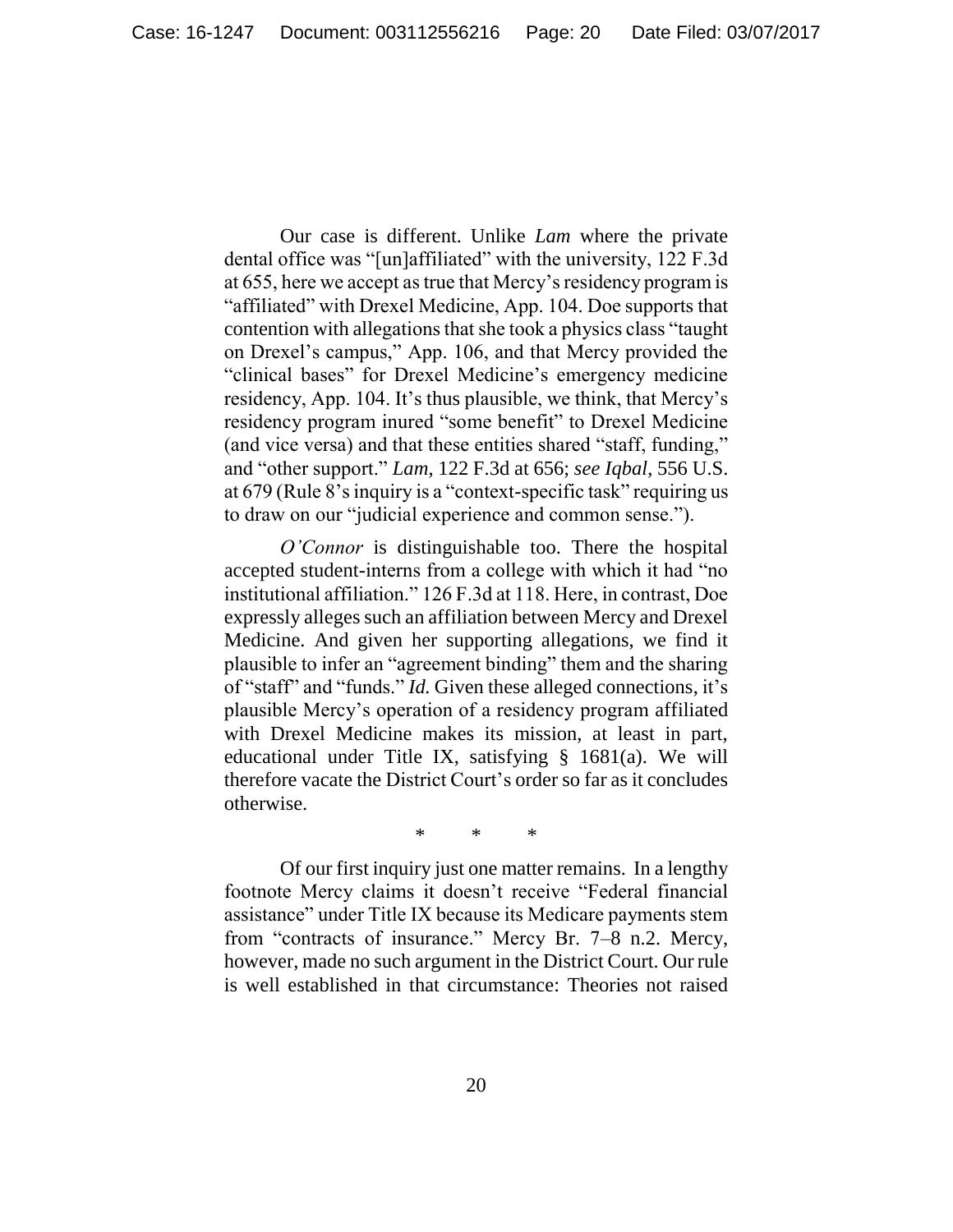squarely there cannot be surfaced for the first time on appeal. *Lesende v. Borrero*, 752 F.3d 324, 333 (3d Cir. 2014); *see United States v. Joseph*, 730 F.3d 336, 338–42 (3d Cir. 2013). Seeing no reason to depart from this rule (Mercy offers none), we decline to consider this argument, particularly as "contracts of insurance" in federal civil rights statutes intend to refer to contracts in the traditional sense, like those involving "individual bank accounts in a bank with federally guaranteed deposits." *United States v. Baylor Univ. Med. Ctr.*, 736 F.2d 1039, 1048 (5th Cir. 1984). We thus assume without deciding that Mercy receives "Federal financial assistance" under Title IX, leaving it for the District Court to address on remand.

#### **B**

We continue to our second inquiry — whether Doe's private causes of action are cognizable under Title IX. As we said above, Title IX provides just one *express* enforcement mechanism: action through federal agencies. *See* 20 U.S.C. § 1682. But in *Cannon v. University of Chicago* the Supreme Court held that Title IX *implies* a cause of action for *private* litigants. 441 U.S. 677, 717 (1979). We must decide, therefore, if *Cannon* extends to Doe's Title IX retaliation, *quid pro quo*, and hostile environment claims.

Mercy says, and the District Court agreed, a roadblock stands in Doe's way — Title VII*.* Residents are employees, Mercy submits, and Title VII governs employment relationships, prohibiting discrimination based on sex. *See* 42 U.S.C. §§ 2000e-2(a)(1), 2000e-3(a); *Covington v. Int'l Assoc. of Approved Basketball Officials*, 710 F.3d 114, 118–19 (3d Cir. 2013). But, Mercy notes, Title VII also sets out elaborate administrative requirements an employee must satisfy before seeking relief in court. *See Burgh v. Borough Council of Borough of Montrose*, 251 F.3d 465, 469–71 (3d Cir. 2001).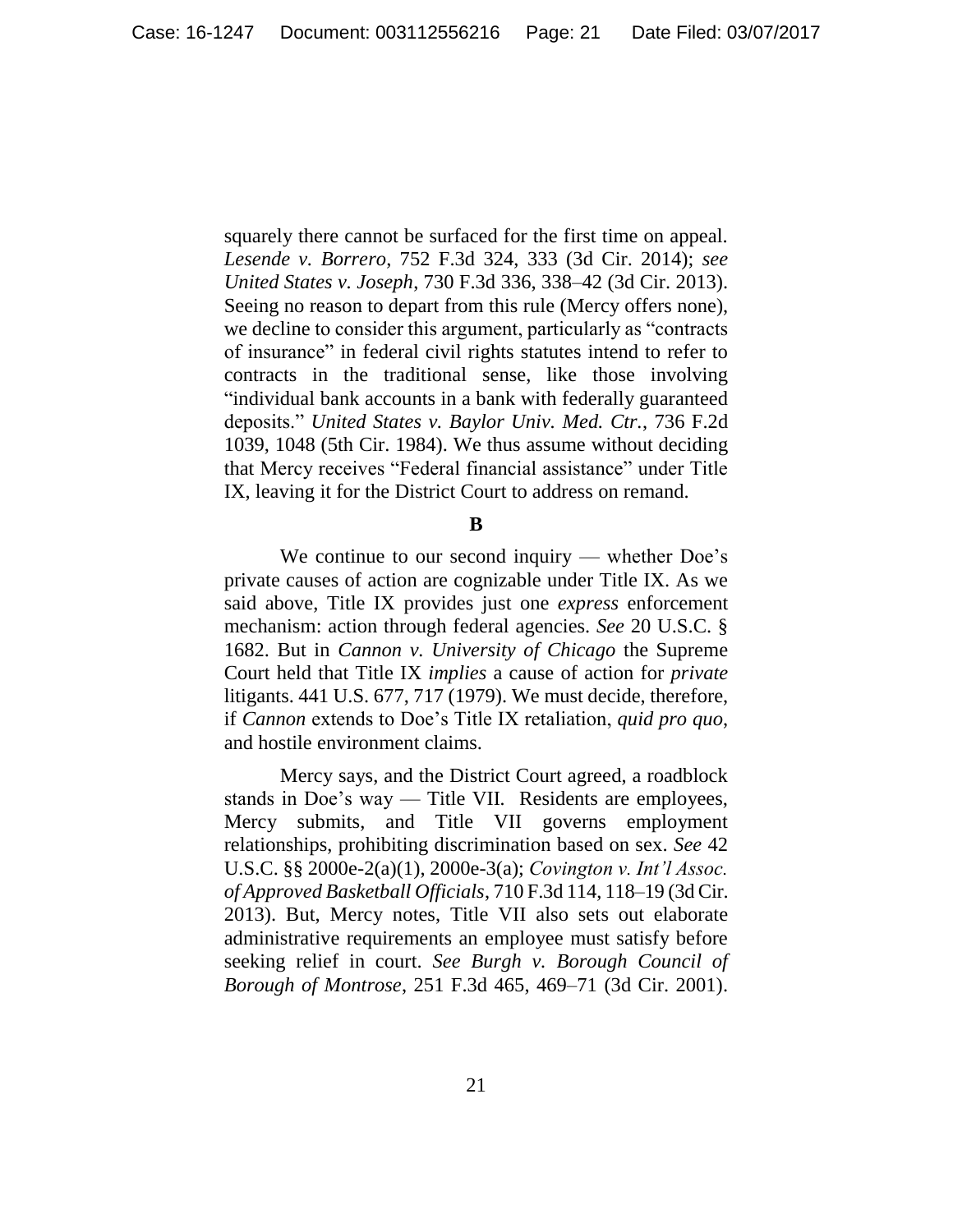Title IX is, in contrast, bare. While it requires proof an appropriate person had notice of the alleged discrimination so the institution had an opportunity to address it, *see* 20 U.S.C. § 1682; *Jackson*, 544 U.S. at 181; *Gebser*, 524 U.S. at 290, Title IX doesn't have administrative hurdles like Title VII. This means Title IX plaintiffs can "file directly in court" under *Cannon*'s implied cause of action. *Fitzgerald*, 555 U.S. at 255. Given Title VII's carefully-drawn framework, Mercy contends, the District Court was right that Congress intended Title VII as the sole avenue of private relief for employees of federallyfunded education programs who allege sex discrimination. Private Title IX claims alleging the same conduct, Mercy argues, are not cognizable because they'd allow educationprogram employees to plead their way round Title VII's administrative scheme.

We agree with just one part of this assessment. While we won't (and can't) speak for *all* residents, we agree *here* it's plausible Doe was Mercy's "employee" notwithstanding any other status the law may or may not have reposed on her (for example, a "student"). We rely on *Nationwide Mutual Insurance Co. v. Darden*, 503 U.S. 318 (1992), to decide if a person is an "employee" under Title VII, *see Covington*, 710 F.3d at 119. Applied to Doe's complaint, *Darden*'s factors indeed suggest she was an employee under Title VII. *See* 503 U.S. at 323–24.

For instance, Mercy was the source of the instrumentalities and tools of Doe's work as a resident, the location of Doe's work was at Mercy, and Mercy assigned Doe projects and tasks. *See id.* Doe had no discretion over when and how long she worked beyond ACGME guidelines limiting her workweek to 80 hours. *See id.* And assuming she was paid (a plausible assumption, we think), her paychecks were taxed like other employees under the Federal Insurance Contributions Act,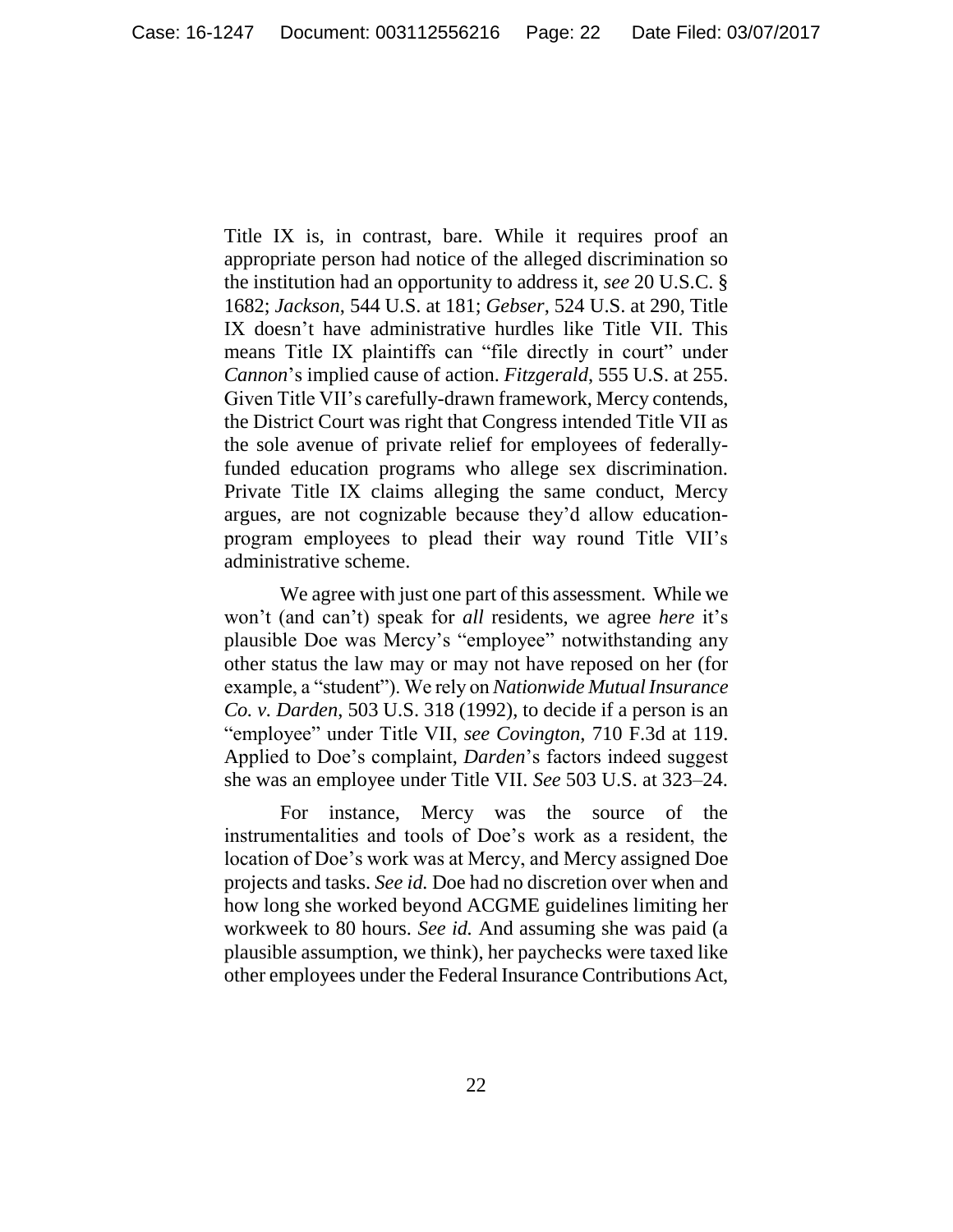or FICA. *See id.*; *see Mayo Found.*, 562 U.S. at 47, 60. She had no apparent role in hiring or paying assistants, her work was part of Mercy's regular business of providing healthcare to patients, and she could bargain collectively as a resident like other employees. *See Darden*, 503 U.S. at 323–24; *Boston Med. Ctr. Corp.*, 330 N.L.R.B. 152, 168 (1999). In sum, we agree with Mercy that, had Doe complied with Title VII's administrative requirements, she could have filed Title VII claims in court as an "employee" like other residents have before. *See, e.g.*, *Takele v. Mayo Clinic*, 576 F.3d 834 (8th Cir. 2009).

Nevertheless we reject the rest of Mercy's argument. Title VII's concurrent applicability does not bar Doe's private causes of action for retaliation and *quid pro quo* harassment under Title IX. Six Supreme Court decisions guide us.

\* \* \*

First is *Johnson v. Railway Express Agency, Inc.*, 421 U.S. 454 (1975), which involved whether the timely filing of an EEOC charge alleging race discrimination under Title VII tolled the limitations period on a claim alleging race discrimination under 42 U.S.C. § 1981, a statute without administrative requirements. Though it ultimately found the latter claim untimely, the Court held that the "remedies available under Title VII and under § 1981, although related, and although directed to most of the same ends, are separate, distinct, and independent." Id. at 461. Despite Title VII's "range" and "design as a comprehensive solution" for "invidious discrimination in employment," the Court explained, a private-sector employee "clearly is not deprived of other remedies" and isn't "limited to Title VII in his search for relief." *Id.* at 459. Title VII "manifests a congressional intent to allow an individual to pursue independently his rights under both Title VII and other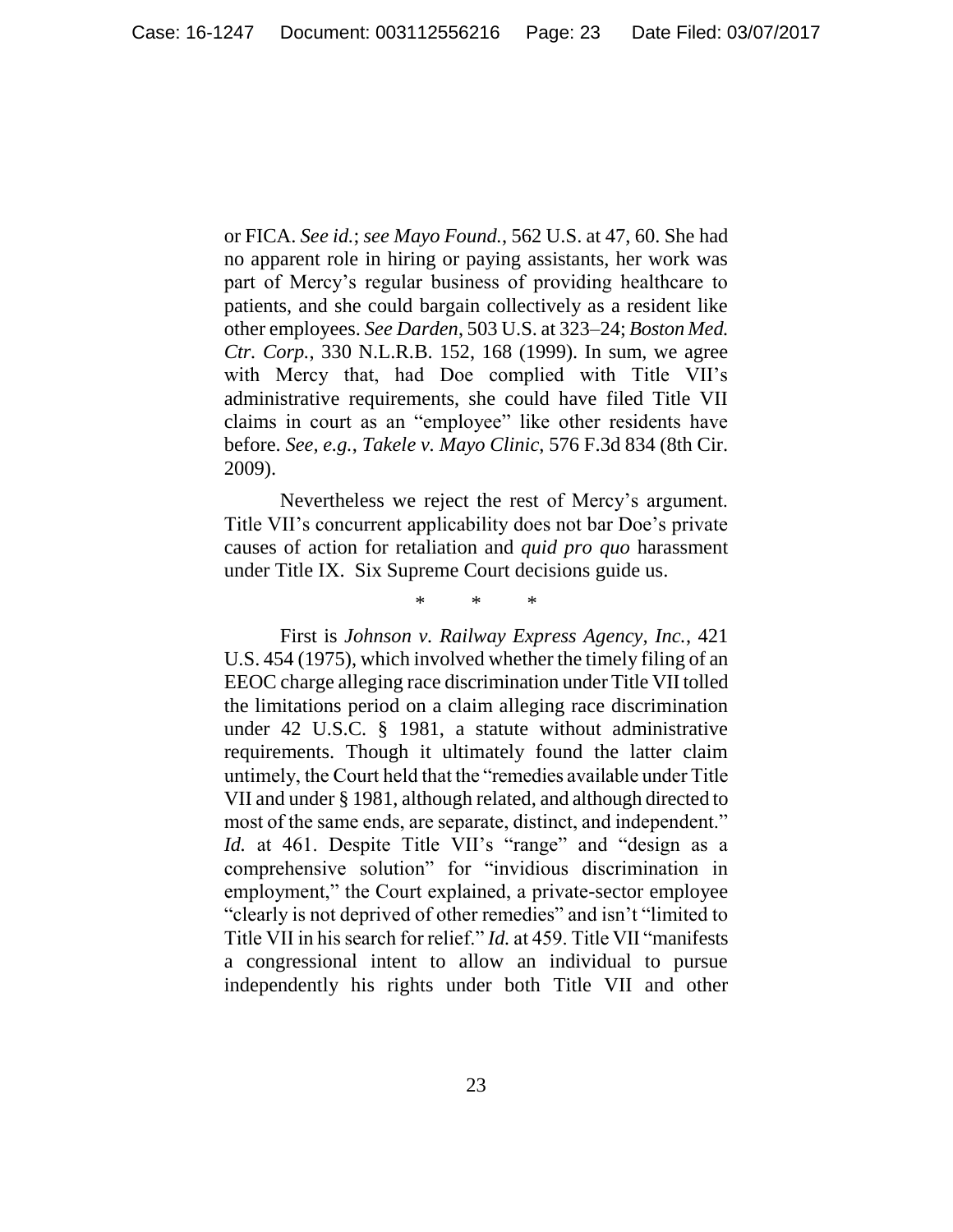applicable" federal statutes. *Id.* (quoting *Alexander v. Gardner-Denver Co.*, 415 U.S. 36, 48 (1974)). The employer argued that allowing Johnson's § 1981 claim to proceed might permit his circumvention of Title VII's administrative requirements, going against Congress's intent. But the Court disagreed:

Conciliation and persuasion through the [EEOC's] administrative process [under Title VII], to be sure, often constitute a desirable approach to settlement of disputes based on sensitive and emotional charges of invidious employment discrimination. We recognize, too, that the filing of a lawsuit [under § 1981] might tend to deter efforts at conciliation, that lack of success in the legal action could weaken the [EEOC's] efforts to induce voluntary compliance, and that a suit is privately oriented and narrow, rather than broad, in application, as successful conciliation tends to be. *But these are the natural effects of the choice Congress has made available to the claimant by its conferring upon him independent administrative and judicial remedies.* The choice is a valuable one. Under some circumstances, the administrative route may be highly preferred over the litigatory; under others the reverse may be true.

*Id.* at 461 (emphasis added). The Court thus declined to infer any positive preference for Title VII without a more "definite" congressional expression. *Id.*

A year later came *Brown v. General Services Administration*, 425 U.S. 820 (1976), which involved an amendment to Title VII (*see* 42 U.S.C. § 2000e-16) that waived sovereign immunity to grant federal employees access to administrative and judicial relief from workplace discrimination. Alleging race discrimination, an ex-GSA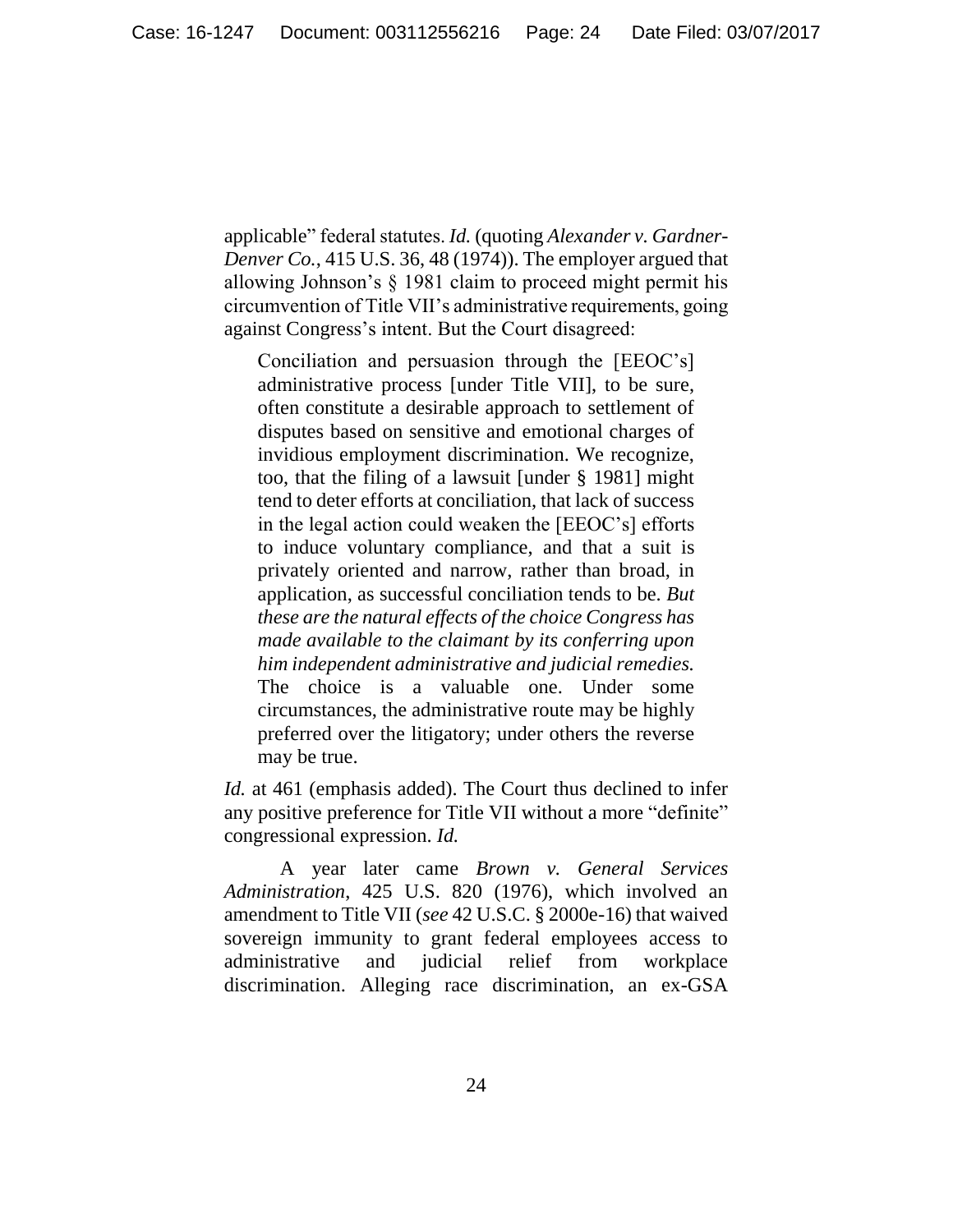employee filed claims under § 1981 and § 2000e-16, but the latter was untimely under the amendment's jurisdictional limitations period. Holding that Congress intended § 2000e-16 as the "exclusive, pre-emptive administrative and judicial scheme for the redress of *federal* employment discrimination," 425 U.S. at 829 (emphasis added), the Supreme Court affirmed dismissal of Brown's case for want of jurisdiction. Critically, the Court distinguished *Johnson* as "inapposite," for *Johnson* held only that Title VII doesn't "pre-empt" other remedies in "*private employment*," not federal employment. *Id.* at 833. *Johnson*'s inapplicability was especially plain, the Court found, because private employment doesn't raise "problems of sovereign immunity." *Id.*

Then in 1979, seven years after Title IX's enactment, the Court decided *Cannon*, 441 U.S. 677, in which an applicant sued a medical school alleging it denied her admission based on her sex, in violation of Title IX. The Seventh Circuit affirmed dismissal of her claim, holding that Congress intended Title IX's administrative device as the "exclusive means" to enforce the statute. 441 U.S. at 683–84. The Supreme Court disagreed. Reading § 1681(a), it inferred a private cause of action for the applicant to allege the medical school "rejected her" based on sex, *id.* at 688–89, notwithstanding that Title IX doesn't "expressly authorize" private action, *id.* at 683. Title IX "explicitly confers a benefit on *persons* discriminated against" based on sex, the Court held, and the plaintiff was "clearly a member of that class for whose special benefit the statute was enacted." *Id.* at 694 (emphasis added).

Three years later came *North Haven*, 456 U.S. 512, in which ex-school employees filed Title IX agency actions alleging sex discrimination against two school boards. Agencies had promulgated regulations interpreting Title IX to extend to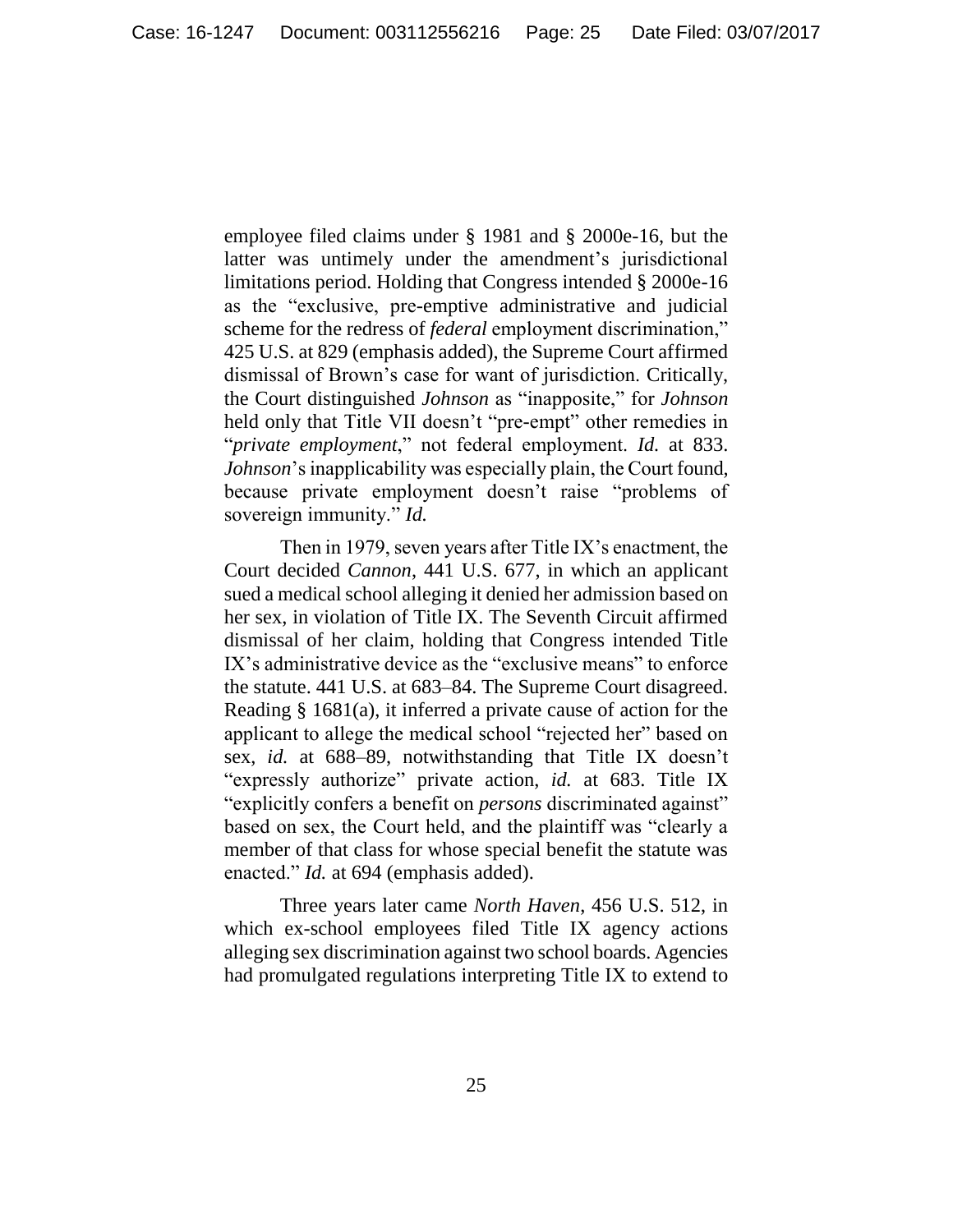sex-based employment discrimination. *See id.* at 516 (citing, for example, 34 C.F.R.  $\S$  106.51(a)(1)). The boards sued the agencies, seeking to declare these regulations *ultra vires* under Title IX. Voting six to three, the Supreme Court upheld them, as the agencies had fairly read  $\S 1681(a)$ 's "broad directive that 'no *person*' may be discriminated against" based on sex to encompass "employees as well as students." *Id.* at 520 (emphasis added). The Court rejected the argument that Title IX shouldn't extend to private employment because employees have "remedies other than those available under Title IX," like Title VII. *Id.* at 535 n.26. Even if "alternative remedies are available and their existence is relevant," it rejoined, "Congress has provided a variety of remedies, at times overlapping, to eradicate employment discrimination." *Id.* (citing, among other decisions, *Johnson*, 421 U.S. at 459).

Joined by Chief Justice Burger and Justice Rehnquist, Justice Powell dissented. Given Title VII's "comprehensive" scheme and "carefully prescribed procedures" for EEOC conciliation, he would have held that Title IX doesn't extend to private employment, as Title IX has "no time limits for action, no conciliation provisions, and no guidance as to procedure." *Id.* at 552 (Powell, J., dissenting). He also thought it "unlikely" Congress would "duplicate" enforcement of Titles VII and IX in private-sector employment by "different departments of government with different enforcement powers, areas of expertise, and enforcement methods." *Id.* at 553.

A decade later the Court decided *Franklin v. Gwinnett County Public Schools*, 503 U.S. 60 (1992), in which a student sought damages for sexual harassment under Title IX. Acknowledging *Cannon*'s implied cause of action and relying on the presumption that "all appropriate remedies" are available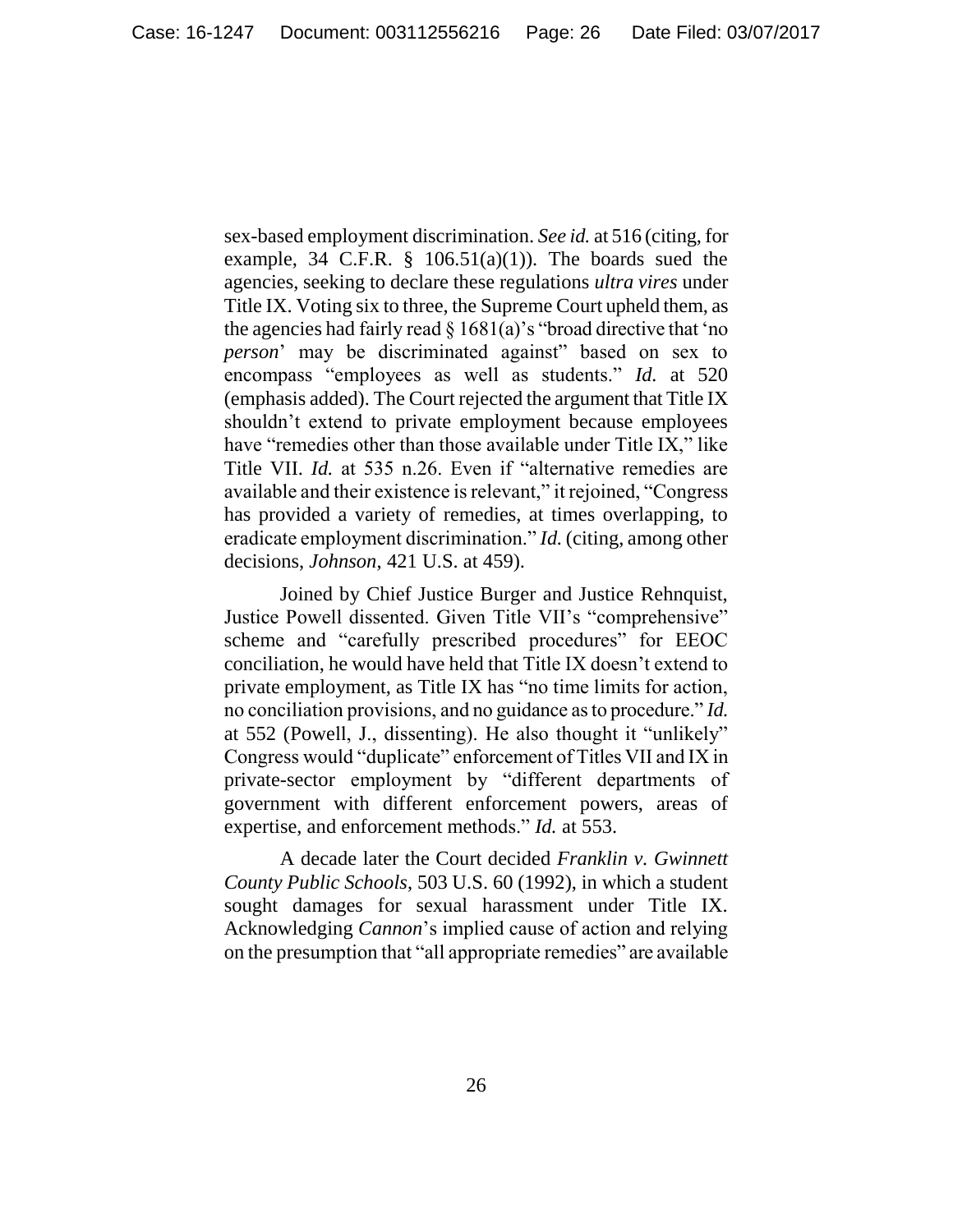for private litigants, *id.* at 66, the Court held that damages are available in private Title IX actions, *id.* at 76.

Finally in 2005 the Court decided *Jackson v. Birmingham Board of Education*, 544 U.S. 167, in which a school board relieved a high school "employee" of his coaching position after he complained that the girls' basketball team received unequal treatment based on sex. *Id.* at 171. He sued in his private capacity, bringing a Title IX retaliation claim. Reversing the Eleventh Circuit, the Court allowed the employee's retaliation claim to proceed under *Cannon*. *Id.* at 173–74. If funding recipients were "permitted to retaliate freely," the Court held, "individuals" who witness sex discrimination would be "loath to report it" and "all manner of Title IX violations might go unremedied." *Id.* at 180.

\* \* \*

From these six decisions we derive four guiding principles. *First* private-sector employees aren't "limited to Title VII" in their search for relief from workplace discrimination. *Johnson*, 421 U.S. at 459. The Supreme Court has so held despite Title VII's "range" and "design as a comprehensive solution" for "invidious discrimination in employment." *Id.*; *see Brown*, 425 U.S. at 833; *North Haven*, 456 U.S. at 535 n.26.

*Second* it is a matter of "policy" left for Congress's constitutional purview whether an alternative avenue of relief from employment discrimination might undesirably allow circumvention of Title VII's administrative requirements. *North Haven*, 456 U.S. at 535 n.26 (Concurrent enforcement was a "policy" consideration for Congress to weigh, and we cannot ignore Title IX's language and history even if we disagree with that legislative choice.); *Johnson*, 421 U.S. at 461 (These are the "natural effects of the choice Congress has made available" to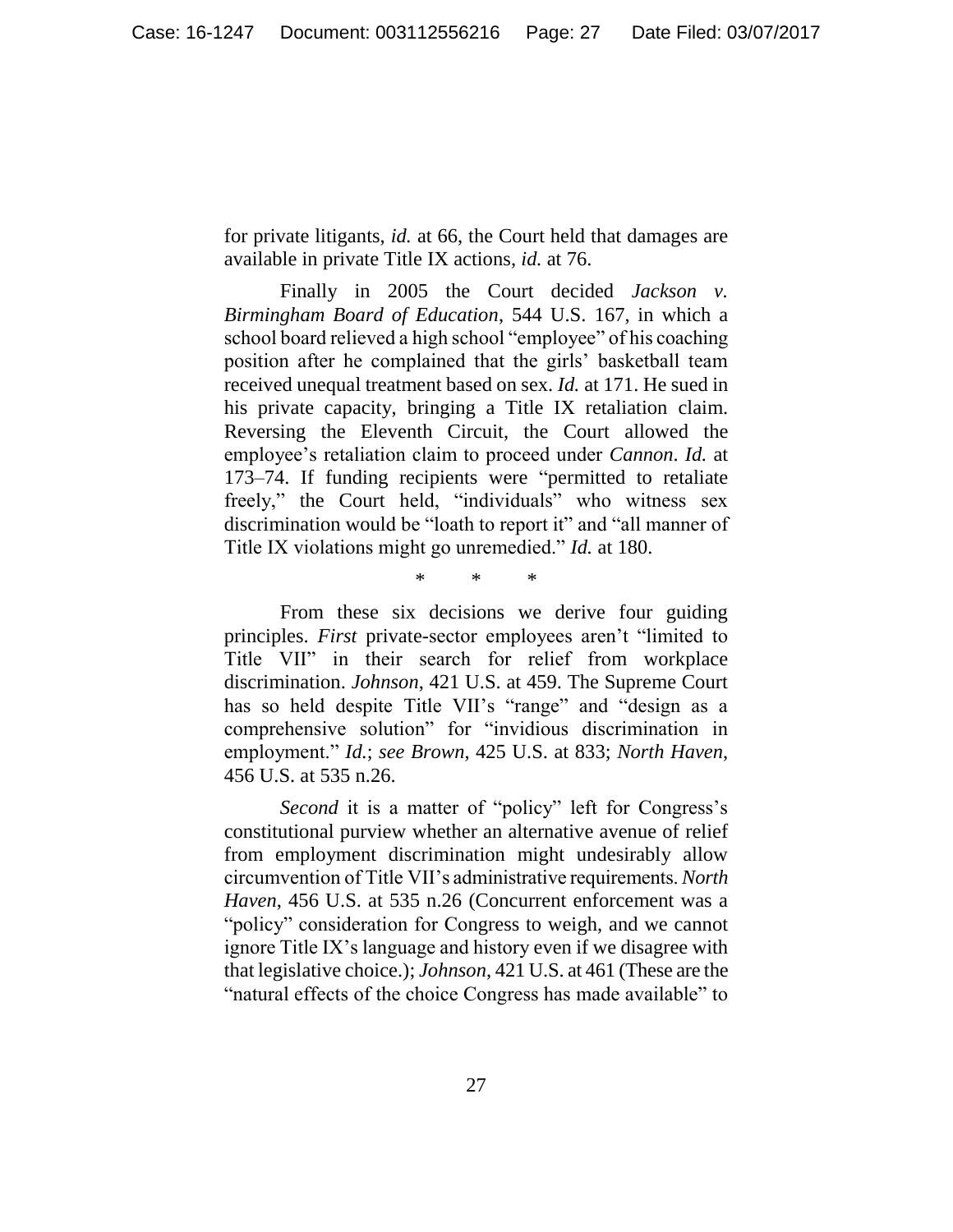an employee "by its conferring upon him independent administrative and judicial remedies."). *North Haven* is particularly illuminating. Dissenting there, Justice Powell described vividly the putative inefficiencies, redundancies, and contradictions of parallel enforcement in private-sector employment under Titles VII and IX. 456 U.S. at 540–55 (Powell, J., dissenting). But given Congress's use of the expansive term "person" in  $\S$  1681(a), six Justices rejected those views, *see id.* at 514–40 & n.26 (majority opinion), signifying they carry little, if indeed any, weight in our analysis.

*Third* the provision implying Title IX's private cause of action, 20 U.S.C. § 1681(a), encompasses employees, not just students, *see North Haven*, 456 U.S. at 520 (Section 1681(a)'s "broad directive" that no "person" may be discriminated against based on sex encompasses "employees as well as students."); *Cannon*, 441 U.S. at 694 (A private cause of action exists under Title IX for "persons" suffering sex discrimination.). Because § 1681(a) "neither expressly nor impliedly excludes employees from its reach," we're to interpret it as "covering and protecting these 'persons,'" for Congress easily could have substituted ""student' or 'beneficiary' for the word 'person' if it had wished to restrict" § 1681(a)'s scope. *North Haven*, 456 U.S. at 521.

*Fourth* Title IX's implied private cause of action extends explicitly to *employees* of federally-funded education programs who allege sex-based *retaliation* claims under Title IX. *See Jackson*, 544 U.S. at 171. Retaliation against a "person," including an employee, because she "complained of sex discrimination" is another form of "intentional sex discrimination" actionable under Title IX. *Id.* at 174. Mercy, for its part, urges a narrower reading of *Jackson* because, unlike Doe, the plaintiff there likely had no recourse under Title VII. But *Jackson* bears out no such qualification. Indeed *Jackson*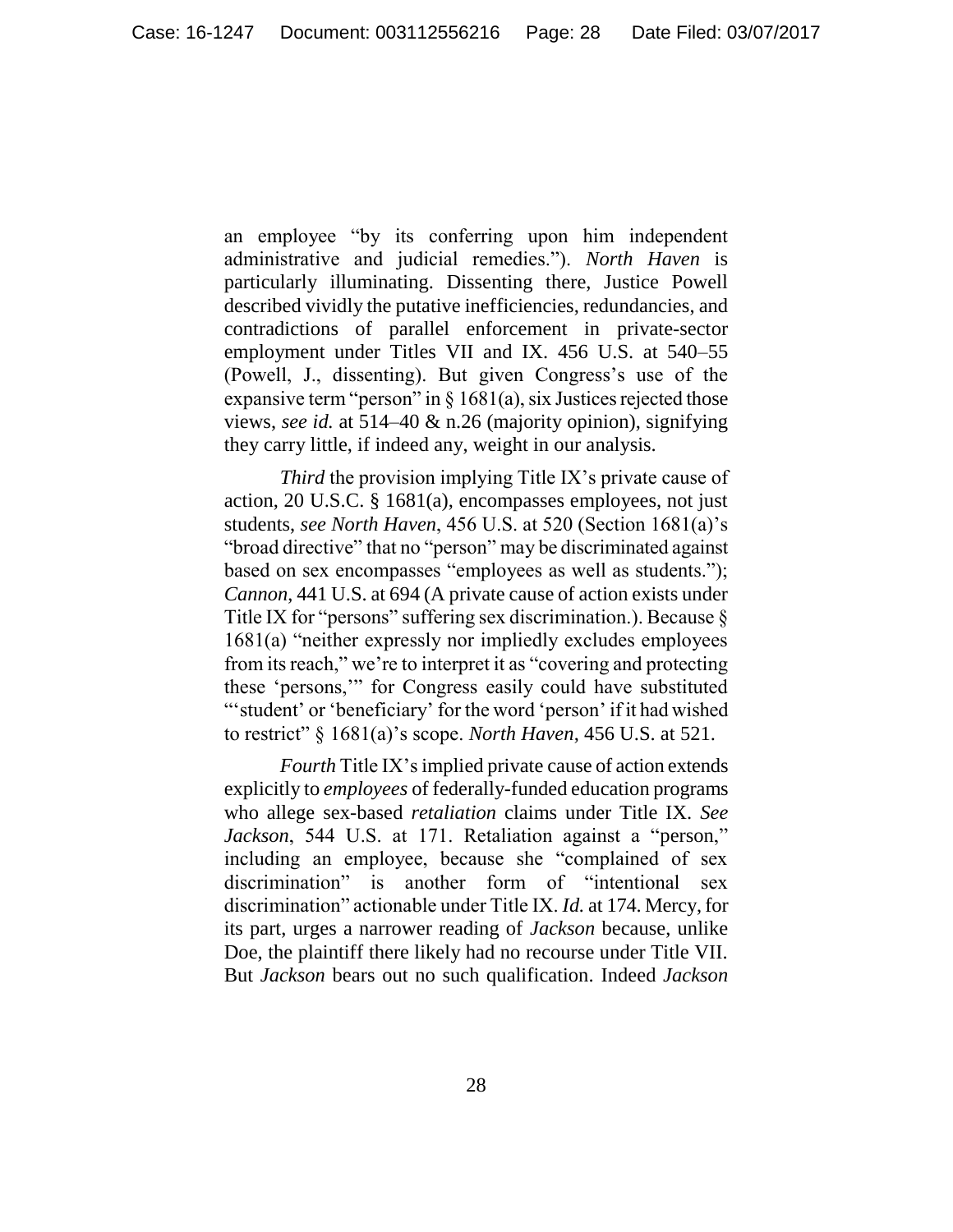repeatedly underscores Title IX's wide range. *See, e.g.*, *id.* at 171 (Title IX retaliation claims extend to "individual[s]," not individuals who can't bring Title VII claims.); *id.* at 173 (Section 1681(a) "broadly" encompasses "any person."); *id.* at 175 (Discrimination "covers a wide range of intentional unequal treatment; by using such a broad term, Congress gave the statute a broad reach."); *id.* (Title IX is a "broadly written general prohibition on discrimination."); *id.* at 179 & n.3 (Title IX is "broadly worded" and its "beneficiaries plainly include all those" subjected to sex discrimination); *id.* at 183 (The Court's decisions since *Cannon* "consistently" have interpreted Title IX's private cause of action "broadly" to encompass "diverse forms of intentional sex discrimination."). And no subsequent decision has narrowed *Jackson* as Mercy so urges. *See Gomez-Perez v. Potter*, 553 U.S. 474, 483 (2008) (*Jackson* holds that a "private party," not a private party who can't proceed under Title VII, "may assert a retaliation claim under Title IX."). This principle thus holds true.

We note the Fifth and Seventh Circuits have held categorically that Title VII provides the "exclusive remedy for individuals alleging employment discrimination on the basis of sex in federally funded educational institutions." *Lakoski v. James*, 66 F.3d 751, 753 (5th Cir. 1995); *accord Waid v. Merrill Area Pub. Schs.*, 91 F.3d 857, 861–62 (7th Cir. 1996), *abrogated in part on other grounds by Fitzgerald*, 555 U.S. 246. Allowing *any* private Title IX claim to proceed there, these courts held, would "disrupt" Title VII's "carefully balanced remedial scheme for redressing employment discrimination." *Lakoski*, 66 F.3d at 754; *see Waid*, 91 F.3d at 861–62. Given the four principles described above, we decline to follow *Lakoski* and *Waid*, both of which went against the First and Fourth Circuits' decisions recognizing employees' private Title IX claims. *See Lipsett*, 864 F.2d at 895–97; *Preston v. Virginia ex*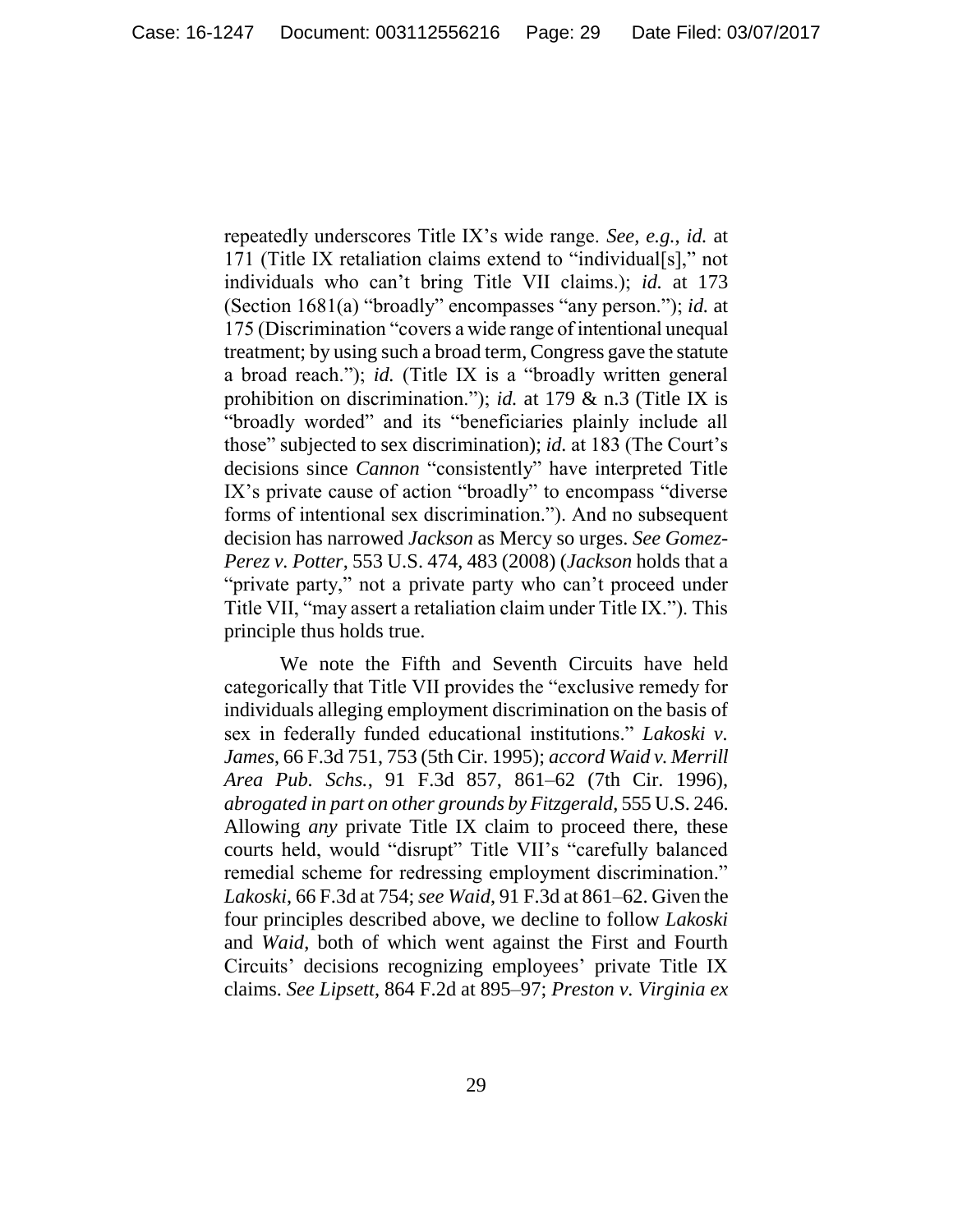*rel. New River Cmty. Coll.*, 31 F.3d 203, 206 (4th Cir. 1994) (*Cannon* extends to "employment discrimination on the basis of gender by educational institutions receiving federal funds."); *see also Summa v. Hofstra Univ.*, 708 F.3d 115, 131 n.1 (2d Cir. 2013) (noting *Lakoski*'s split from *Lipsett* and *Preston*). More important, *Lakoski* and *Waid* did not address the Supreme Court's decisions in *Johnson* and *Brown* and the provisions of *North Haven* rejecting "policy"-based rationales like those Justice Powell set out in his dissent and that Mercy and its *amicus* raise here. Finally, *Lakoski* and *Waid* were decided a decade before the Supreme Court handed down *Jackson*, which explicitly recognized an employee's private claim under *Cannon*. We thus question the continued viability of *Lakoski* and *Waid* and see fit here to deviate from them.

We now apply these principles to Doe's Title IX claims.

## *Retaliation*

For reasons already explained, we confirm that a private retaliation claim exists for employees of federally-funded education programs under Title IX notwithstanding Title VII's concurrent applicability. *Jackson* and the decisions before it make plain: When a funding recipient retaliates against a "person," including an employee, because she complains of sex discrimination, that's "intentional discrimination" based on sex, violative of Title IX and actionable under *Cannon*'s implied cause of action. *Jackson*, 544 U.S. at 174; *see North Haven*, 456 U.S. at 520. Whether that person could also proceed under Title VII is of no moment, for Congress provided a "variety of remedies, at times overlapping, to eradicate" private-sector employment discrimination. *North Haven*, 456 U.S. at 535 n.26; *see Johnson*, 421 U.S. at 459; *Brown*, 425 U.S. at 833. It is thus Congress's prerogative — not ours — to alter that course.

Without addressing *Jackson* or Doe's factual allegations,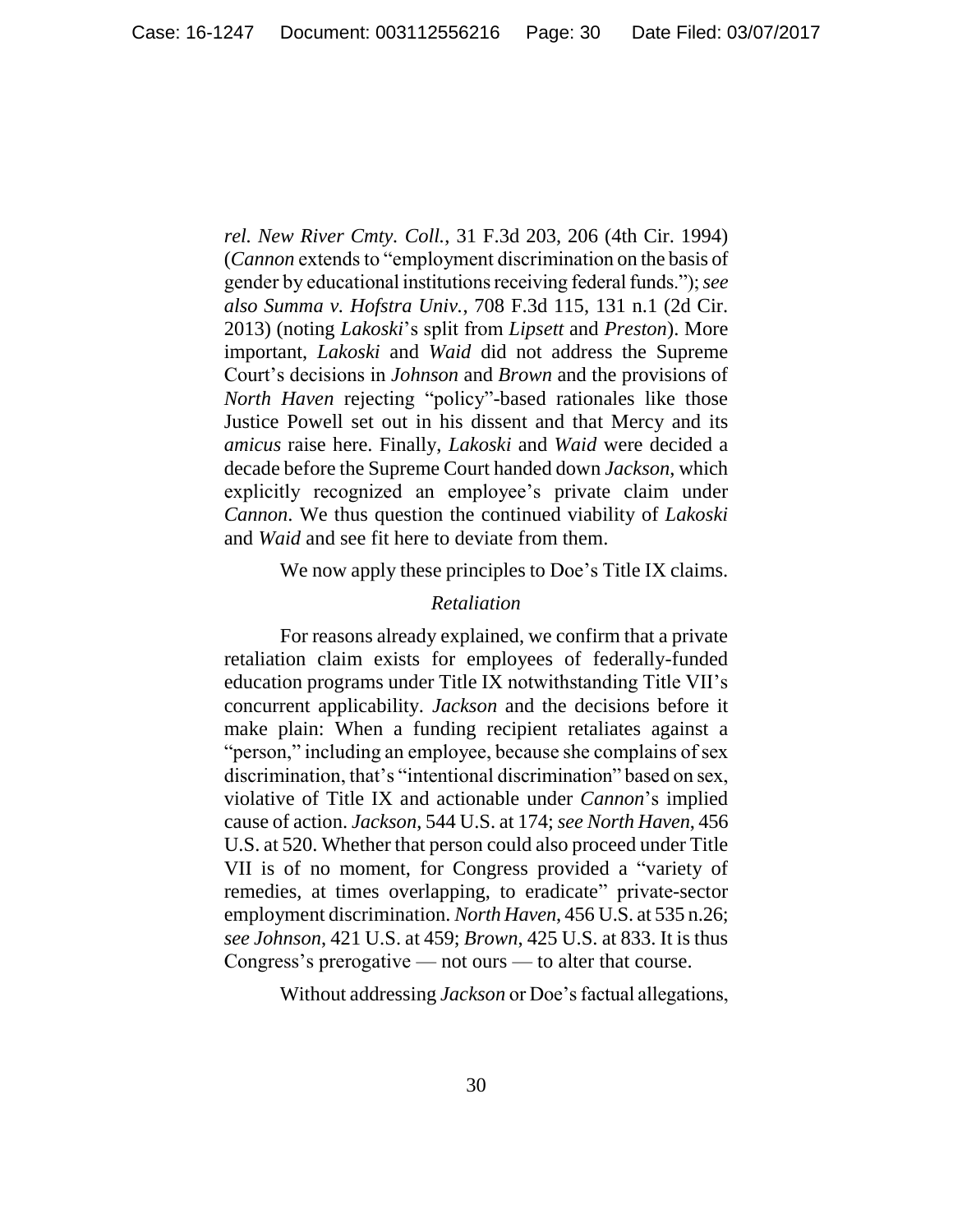the District Court dismissed Doe's retaliation claim as inviable under Title IX. Because we disagree, we will vacate that dismissal and remand this claim for consideration in the first instance. The following standards apply: Title VII's familiar retaliation framework "generally governs" Title IX retaliation claims. *Emeldi v. Univ. of Oregon*, 698 F.3d 715, 723–25 & n.3 (9th Cir. 2012). Our fellow Courts of Appeals have so held. *See, e.g.*, *Ollier v. Sweetwater Union High Sch. Dist.*, 768 F.3d 843, 867–68 (9th Cir. 2014) (Under Title IX, speaking out against sex discrimination is "protected activity."); *Papelino v. Albany Coll. of Pharm. of Union Univ.*, 633 F.3d 81, 91–92 (2d Cir. 2011); *Preston*, 31 F.3d at 206–07. Accordingly, to establish a *prima facie* retaliation case under Title IX, Doe must prove she engaged in activity protected by Title IX, she suffered an adverse action, and there was a causal connection between the two. *Cf. Moore v. City of Philadelphia*, 461 F.3d 331, 340–42 (3d Cir. 2006). If she makes this showing, the burden shifts to Mercy to advance a legitimate, nonretaliatory reason for its conduct. *Id.* at 342. If Mercy does so, Doe must show that Mercy's proffered explanation was false and that retaliation was the real reason for the adverse action against her. *Id.*

Finally, Doe's retaliation claim is timely under Title IX's two-year limitations period only so far as she alleges retaliatory conduct that occurred on or after April 20, 2013, two years before she filed this lawsuit. *See Bougher v. Univ. of Pittsburgh*, 882 F.2d 74, 78 (3d Cir. 1989) (For Title IX claims arising from actions occurring in Pennsylvania and involving Pennsylvania citizens, Pennsylvania's two-year limitations period "applicable to personal injury actions" controls.); *Nat'l R.R. Passenger Corp. v. Morgan*, 536 U.S. 101, 110 (2002) (Retaliation is a discrete act.). We note that, as Doe's complaint currently stands, only two incidents fit this temporal criteria — Mercy's decision to dismiss her by letter dated April 20, 2013 and Dr. Roe's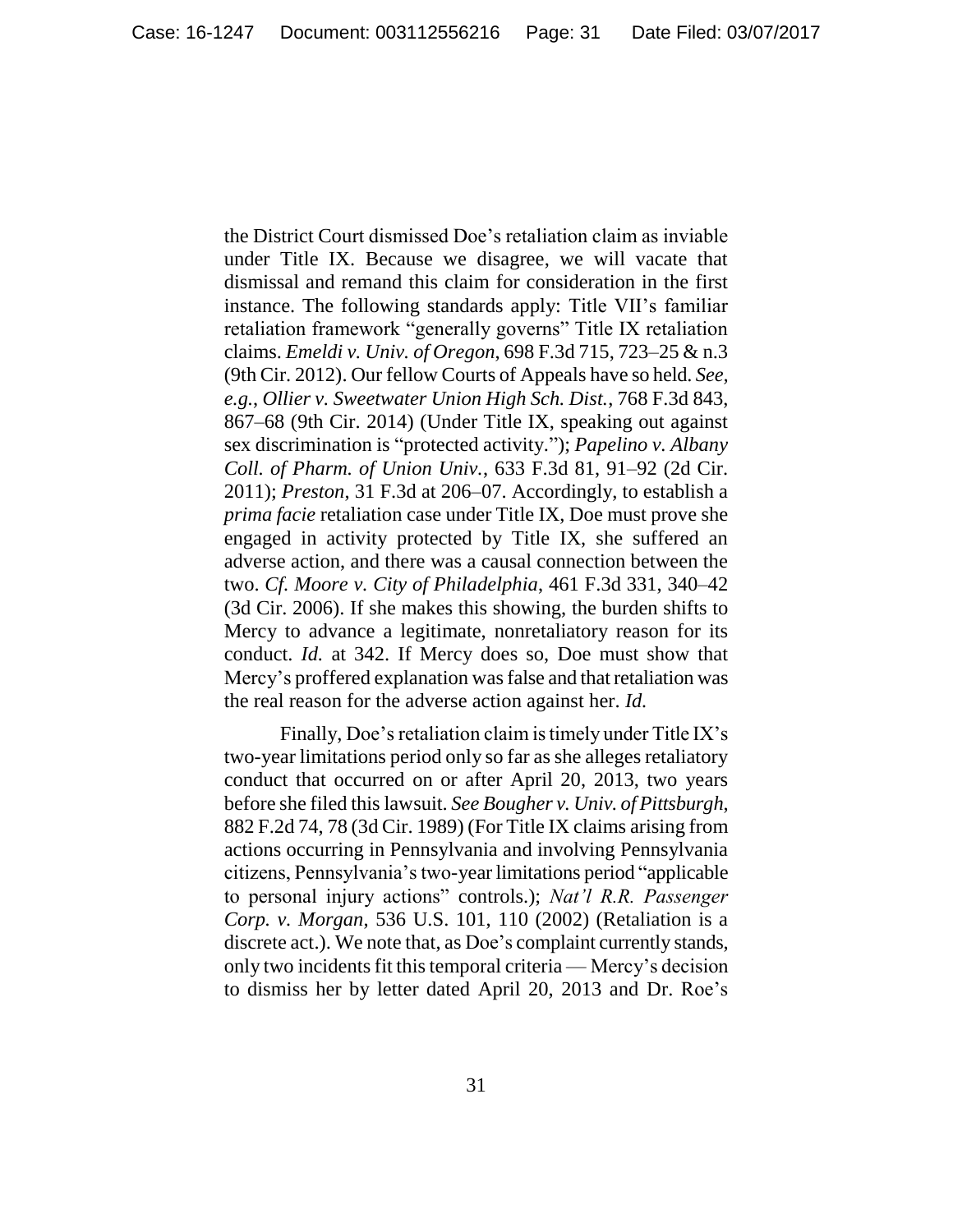advocating for her dismissal at her appeal hearing on April 24, 2013.

### Quid Pro Quo *Harassment*

We likewise hold that a private *quid pro quo* claim exists for employees of federally-funded education programs under Title IX notwithstanding Title VII's concurrent applicability, for private-sector employees may pursue independently their rights under both Title VII and other applicable federal statutes. *Johnson*, 421 U.S. at 459; *see North Haven*, 456 U.S. at 535 n.26; *Brown*, 425 U.S. at 833. We decline here to infer any positive preference for Title VII without a more definite congressional expression — for example, a provision in Title VII barring concurrent private Title IX claims. *Cf. Johnson*, 421 U.S. at 461.

In so holding, we recognize that the Supreme Court has yet to extend *Cannon* to *quid pro quo* claims in the private employment setting. But to exclude them would, we think, ignore the import of the Court's "repeated" holdings construing the word discrimination in Title IX broadly and deeming sexual harassment actionable under *Cannon* in other contexts. *Jackson*, 544 U.S. at 174–75 (citing *Davis v. Monroe Cty. Bd. of Educ.*, 526 U.S. 629, 643, 650 (1999); *Gebser*, 524 U.S. at 290–91; *Franklin*, 503 U.S. at 74–75). As *Jackson* admonished, the term "discrimination" in § 1681(a) covers a "wide range of *intentional* unequal treatment." *Id.* at 175 (emphasis added). And *quid pro quo* sexual harassment — i.e., when tangible adverse action results from an underling's refusal to submit to a higher-up's sexual demands — is, by its very nature, intentional unequal treatment based on sex. *Burlington Indus., Inc. v. Ellerth*, 524 U.S. 742, 753–54 (1998); *see id.* at 752 (Sex discrimination is "explicit" in a *quid pro quo* scenario.).

The Spending Clause's notice requirements also pose no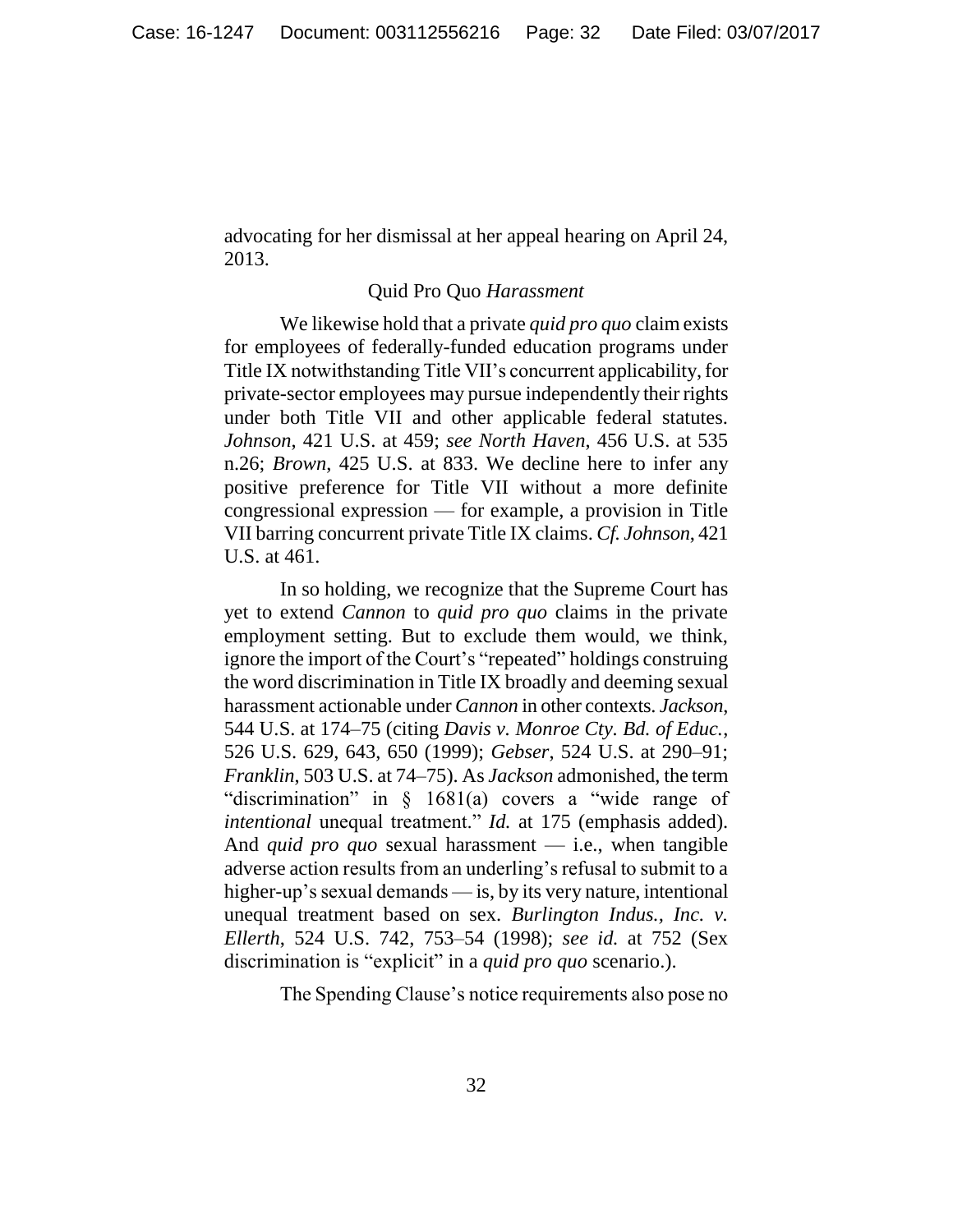obstacle to Title IX *quid pro quo* claims seeking damages in the employment setting. Given the Clause's contractual nature, private Title IX damages actions are available only if the funding recipient had adequate notice it could be liable for the conduct alleged. *Jackson*, 544 U.S. at 181; *cf. id.* at 181–84 (Title IX retaliation claims meet this requirement.). But funding recipients have known they could be sued privately for intentional sex discrimination under Title IX "since 1979" when the Court decided *Cannon*. *Id.* at 182. And *quid pro quo* sexual harassment is, as we said above, intentional sex discrimination, whether it occurs in an education or employment setting. The First Circuit impliedly recognized as much in 1988 in allowing a medical resident's *quid pro quo* claim to proceed under Title IX. *See Lipsett*, 864 F.2d at 898. And other courts have recognized Title IX *quid pro quo* claims in other contexts. *See, e.g.*, *Papelino*, 633 F.3d at 89; *Klemencic v. Ohio State Univ.*, 263 F.3d 504, 510 (6th Cir. 2001). These decisions have, we think, adequately apprised covered entities of their potential liability for *quid pro quo* harassment in the employment setting, as the Spending Clause demands.

The District Court, of course, never got this far. It dismissed Doe's *quid pro quo* claim as inviable under Title IX without considering her factual allegations. We thus treat this claim precisely the way we treated her retaliation claim: We will vacate its dismissal and remand it for consideration in the first instance. These standards apply: Like retaliation, Title VII's *quid pro quo* framework generally governs Title IX claims alleging *quid pro quo* harassment. Our fellow Courts of Appeals have again held as much. *See, e.g.*, *Papelino*, 633 F.3d at 88–90; *Lipsett*, 864 F.2d at 898–89. Accordingly, unwelcome sexual advances, requests for sexual favors, or other verbal or physical actions of a sexual nature constitute *quid pro quo* harassment when (A) the plaintiff's submission to that conduct is made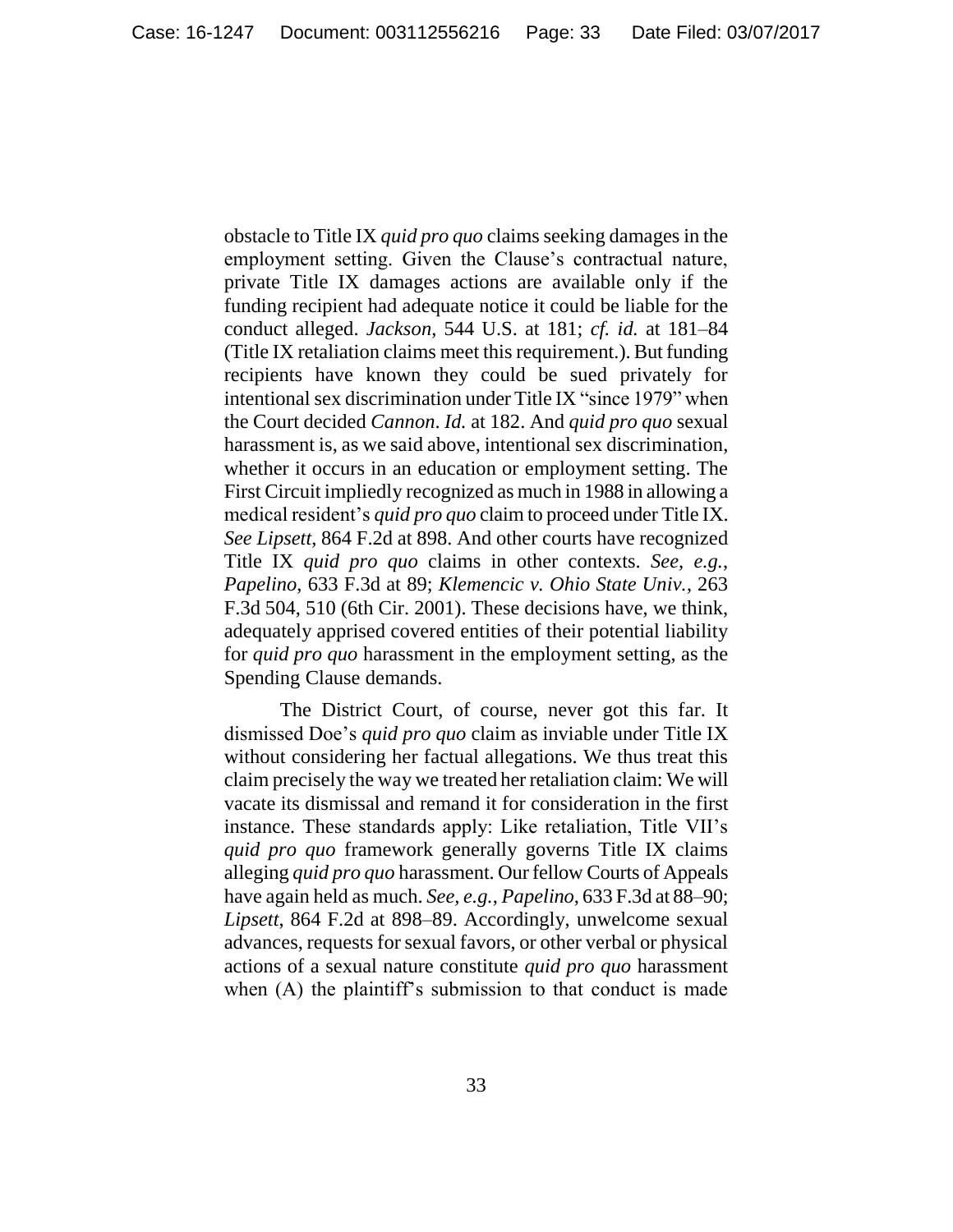either explicitly or implicitly a term or condition of her education or employment experience in a federally-funded education program, or (B) submission to or rejection of that conduct is used as the basis for education or employment decisions that affect the plaintiff. *Cf. Bonenberger v. Plymouth Twp.*, 132 F.3d 20, 27 (3d Cir. 1997). Given Title IX's Spending Clause origins, a Title IX plaintiff seeking damages for *quid pro quo* harassment must also prove that an "official who at a minimum" had "authority to address the alleged discrimination and to institute corrective measures on the recipient's behalf" had "actual knowledge of discrimination in the recipient's programs" and failed adequately to respond. *Gebser*, 524 U.S. at 290; *see Papelino*, 633 F.3d at 88–89. A response is inadequate if the officer failed to provide one or if she provided one amounting to deliberate indifference to the discrimination alleged. *Gebser*, 524 U.S. at 290; *see Papelino*, 633 F.3d at 88– 89 (A recipient's response to sex discrimination must be clearly unreasonable "in light of known circumstances." (citing *Davis*, 526 U.S. at 648)).

Finally, like her retaliation claim, Doe's *quid pro quo* claim is timely only so far as she alleges conduct that occurred on or after April 20, 2013, two years before she sued Mercy. *See Bougher*, 882 F.2d at 78; *Bonenberger*, 132 F.3d at 28 (distinguishing discrete acts of *quid pro quo* harassment from acts aggregated to make out a hostile environment claim). And again, as Doe's complaint currently stands, only her April 20, 2013 dismissal and Dr. Roe's appearance at her April 24, 2013 appeal hearing meet this criteria.

## *Hostile Environment*

On Doe's final Title IX claim — hostile environment we need not decide whether Title VII's applicability renders it inviable. Even if Title VII doesn't preclude this claim, we agree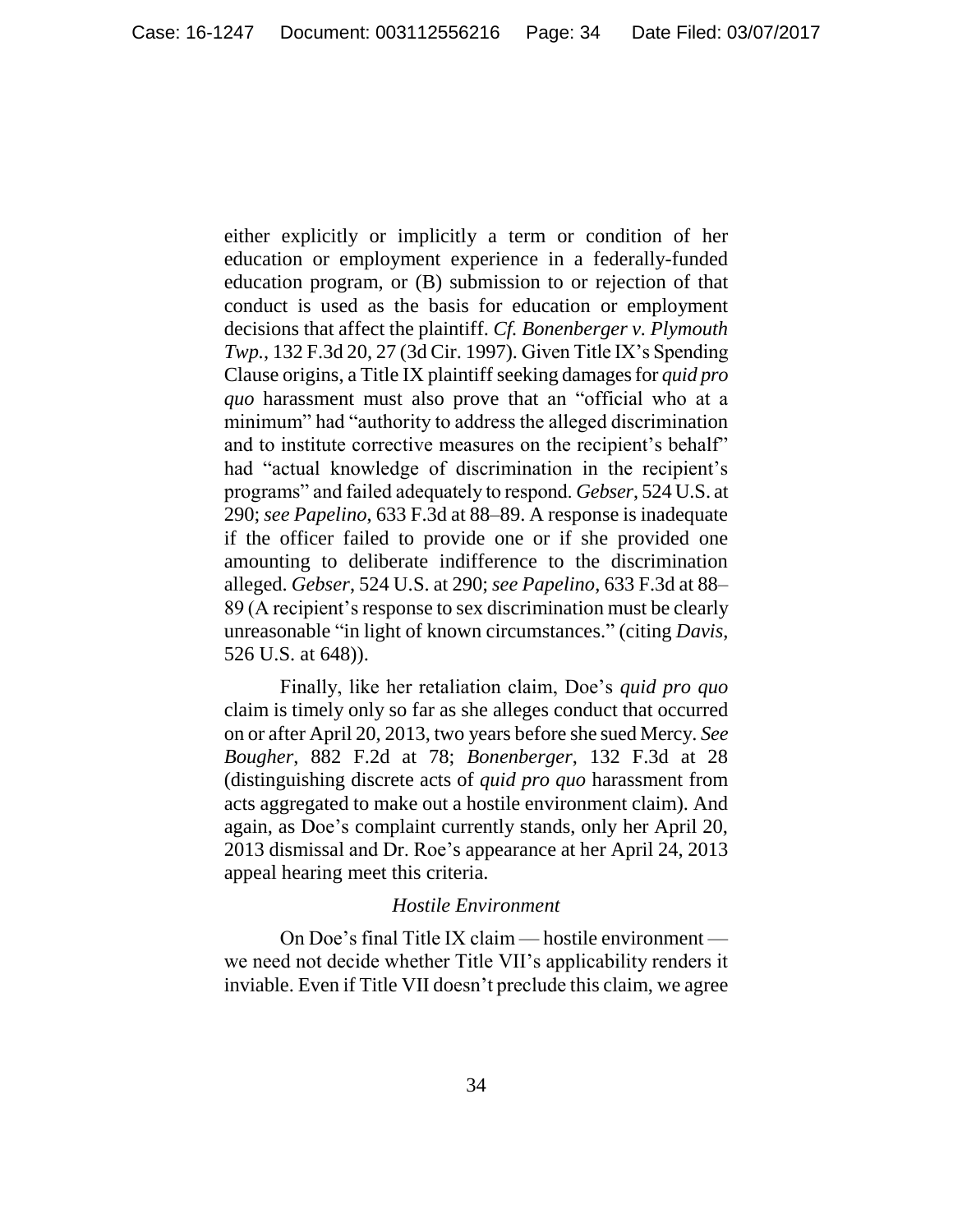with the District Court that it's time-barred. Doe concedes only two incidents occurred on or after April 20, 2013, within Title IX's two-year limitations period — her April 20, 2013 dismissal and Dr. Roe's appearance at her April 24, 2013 appeal hearing. She says these incidents invoke the continuing-violation doctrine recognized under Title VII. We hold otherwise.

Under that doctrine, discriminatory acts that aren't individually actionable may be aggregated to make out a Title VII hostile environment claim. *Mandel v. M & Q Packaging Corp.*, 706 F.3d 157, 165 (3d Cir. 2013). These acts can occur at any time if they're linked in a pattern of actions continuing into Title VII's limitations period. *Id.* All the alleged acts, however, must be part of the same unlawful employment practice, *id.* at 165–66, meaning they involved "similar conduct by the same individuals, suggesting a persistent, ongoing pattern," *id.* at 167. It's an open question in our Court whether this doctrine applies under Title IX. Some courts suggest it does. *See, e.g.*, *Stanley v. Trs. of California State Univ.*, 433 F.3d 1129, 1136 (9th Cir. 2006). Others suggest it doesn't. *See, e.g.*, *Folkes v. New York Coll. of Osteopathic Med.*, 214 F. Supp. 2d 273, 288–91 (E.D.N.Y. 2002). But we need not decide this question today. Even were we to apply the doctrine to Doe's Title IX hostile environment claim, the two timely incidents she points to wouldn't invoke it.

Concerning Doe's April 20, 2013 dismissal, Mercy's decision to dismiss her was a discrete act actionable on its own as retaliation or *quid pro quo* harassment. It cannot simultaneously support a hostile environment claim. *See Mandel*, 706 F.3d at 165 (Discrete acts are not actionable if time-barred even when related to timely acts. (citing *Morgan*, 536 U.S. at 113)). Concerning her April 24, 2013 appeal hearing, Doe alleges only that Dr. Roe "advocated" for her